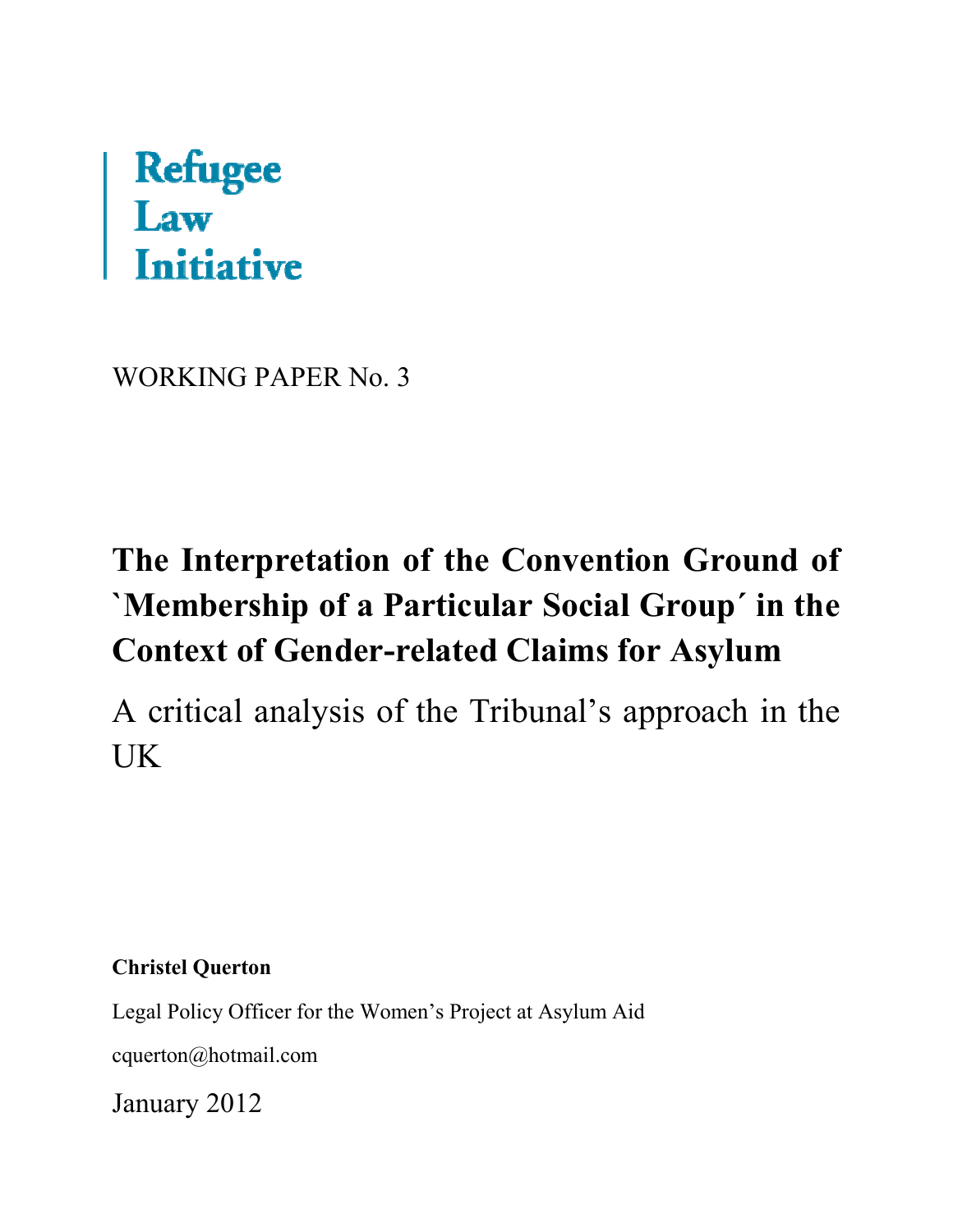### WORKING PAPER SERIES

The Refugee Law Initiative (RLI) 'Working Papers' are a web-based research series focusing on the protection of refugees and other displaced persons in law and practice. They provide a means for the rapid dissemination of preliminary research results and other work in progress. This resource is particularly intended to facilitate initial distribution and discussion of high-quality postgraduate research prior to eventual peer-review publication.

Opinions expressed in individual Working Papers are solely those of the author/s, who retain the copyright. They do not represent the views of the RLI, and should not be attributed to it. Any correspondence on individual Working Papers should be directed to the author and not to the RLI.

RLI Working Papers are prominently displayed on the RLI website as a resource for scholars and practitioners worldwide. They are also stored in SAS-Space, which records the date deposited.

#### REFUGEE LAW INITIATIVE

Human Rights Consortium|School of Advanced Study|University of London Senate House, Malet Street, London WC1E 7HU, UK

Email: RLI@sas.ac.uk Telephone: +44 (0)20 7862 8570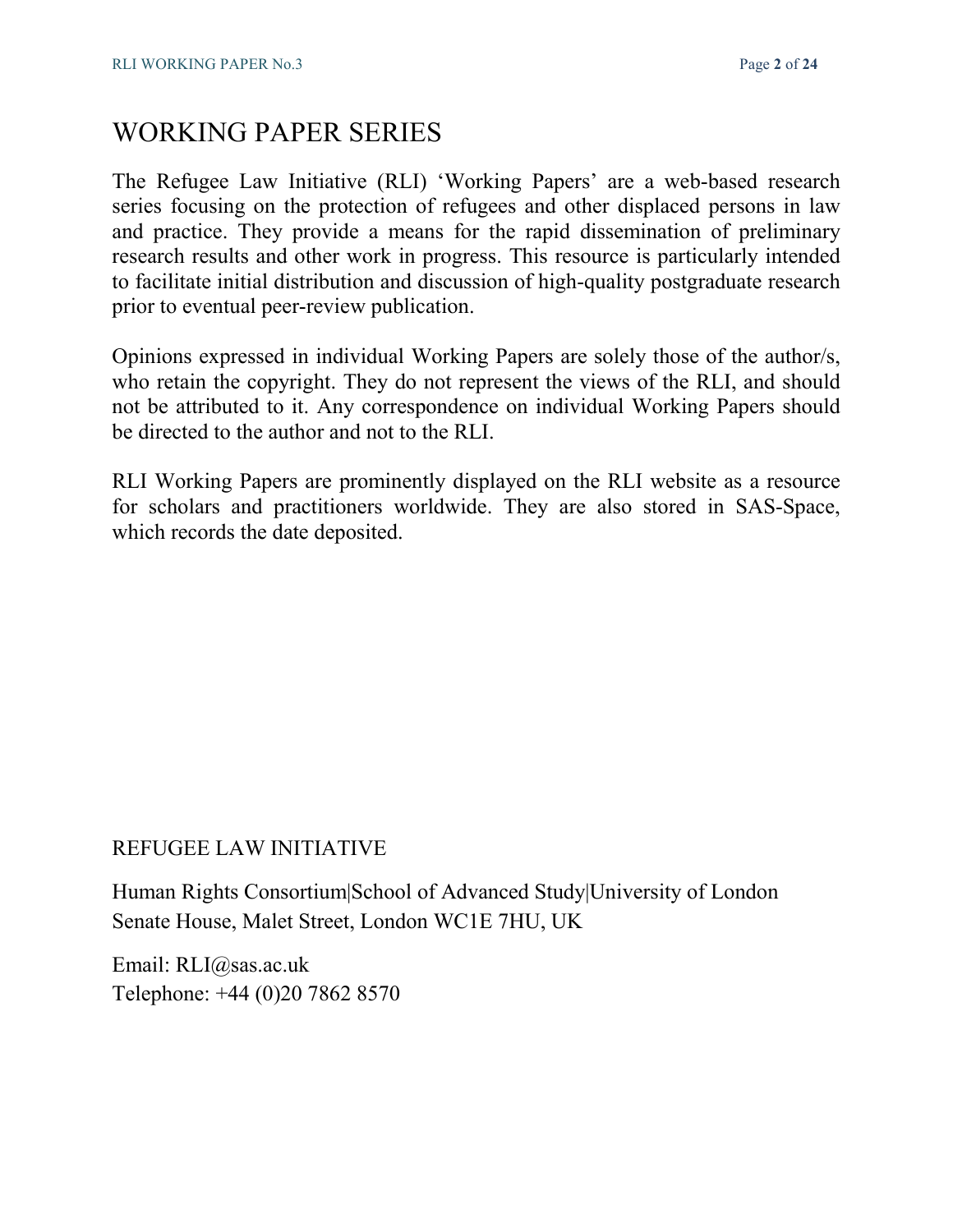#### **Abstract**

l

Despite often making `conventional claims' for asylum based on their political opinion, race, nationality or religion, many women also claim asylum in the United Kingdom (UK) on the basis that they fear persecution because of their gender. To be recognised as refugees, women asylum seekers must therefore often demonstrate that they fear persecution on account of their membership of a Particular Social Group (PSG). In the UK, the Refugee Convention ground of PSG is the most litigated, and women asylum seekers may face many obstacles to benefitting from the protection they require. This paper explores the development of the interpretation of the PSG ground in the context of gender-related claims for asylum and assesses its implication for the protection of women who fear gender-related persecution. In particular, it sets out a critical analysis of the Asylum and Immigration Tribunal's determination in **SB** (Moldova)<sup>1</sup> in light of the House of Lords' decision in *Fornah*. 2

The paper demonstrates the Tribunal's failure to follow the decision of the majority in *Fornah* that the two limbs of article 10(1)(d) Qualification Directive, setting out the definition of a PSG, are alternatives and not cumulative and why this determination is flawed. The paper also concludes that the Tribunal has developed a more rigorous test for the definition of PSG where the group is gender-based despite the absence of domestic and international jurisprudence and rules of interpretation that would support this approach. The analysis highlights the discriminatory approach by the Tribunal and demonstrates that this approach cannot stand.

**Keywords:** *Particular Social Group, women, gender-related persecution, protection, discrimination, Qualification Directive* 

<sup>&</sup>lt;sup>1</sup> SB (PSG - Protection Regulations – Reg 6) Moldova CG [2008] UKAIT 00002. The Asylum and Immigration Tribunal was replaced by the Immigration and Asylum Chamber in February 2010.

<sup>&</sup>lt;sup>2</sup> Secretary of State for the Home Department v K; Fornah v Secretary of State for the Home Department [2006] UKHL 46, 18 October 2006.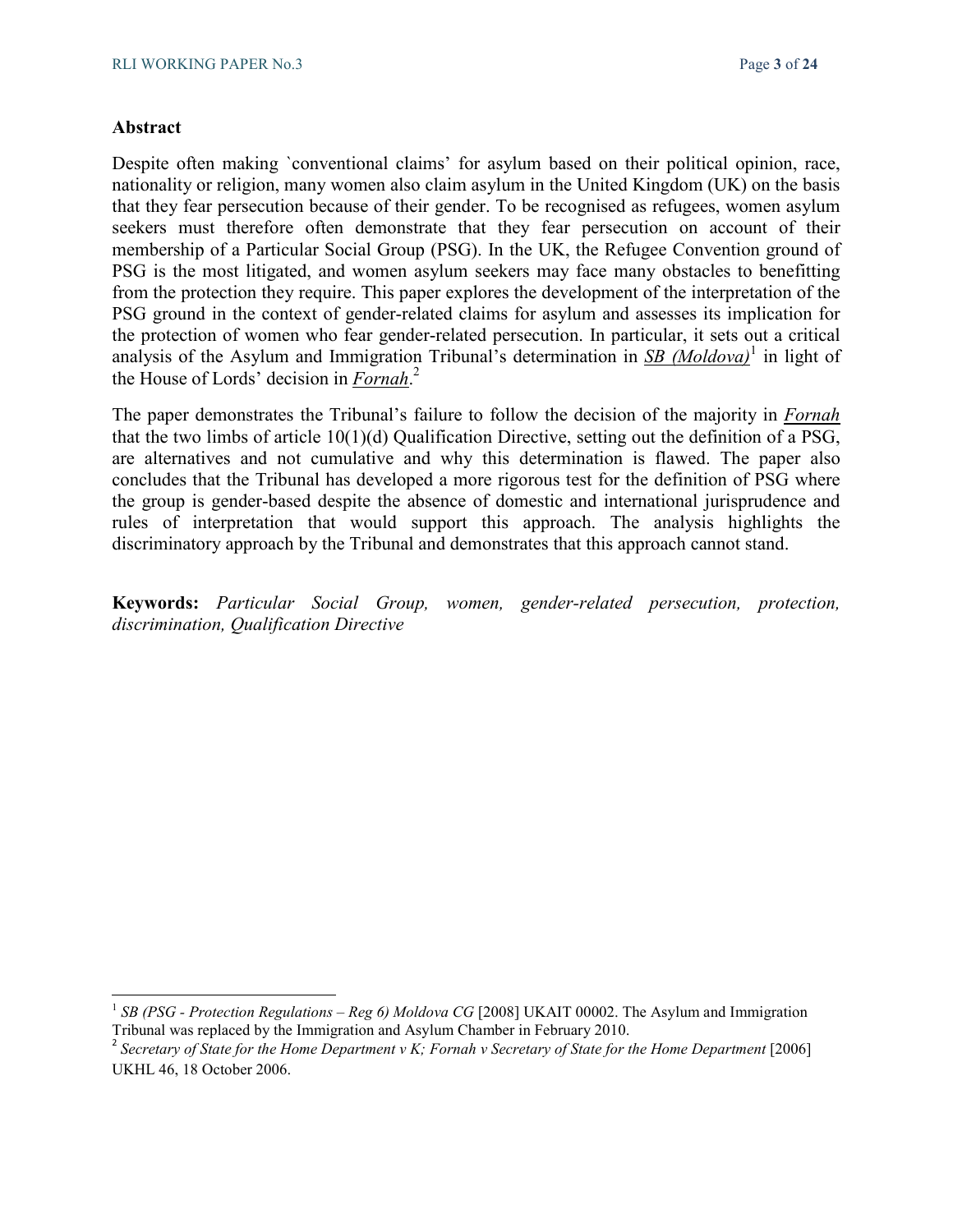In 2010, one third of asylum applications in the UK were lodged by women and this proportion has remained constant since 2003.<sup>3</sup> Whereas many women may have "conventional" claims for asylum based on their political opinion, religion, race or nationality, many fear persecution solely because of their gender, including because they refuse to conform to established gender roles within a given society.<sup>4</sup> Women may also be subjected to harm which is gender-specific such as rape and sexual violence, forced sterilisation, female genital mutilation (FGM) and domestic violence.<sup>5</sup> However, the Refugee Convention<sup>6</sup> fails explicitly to define a refugee as someone who fears gender-related persecution because there was a lack of understanding that individuals may suffer different forms of persecution for different reasons when the Refugee Convention was drafted.<sup>7</sup> Therefore, to be recognised as refugees in the UK, women must often demonstrate that they fear persecution on account of their membership of a particular social group (PSG) because the proposition that any violence against women is political has not yet, as such, found enough support.<sup>8</sup>

This paper sets out the legal definition of PSG by considering the two main approaches to the interpretation of PSG, namely the protected characteristics and the social perception approaches. It will then evaluate the manner in which UK courts and Tribunals interpret this Convention ground in cases of women asylum seekers who flee gender-related persecution. More specifically, it will consider the Tribunal's unwillingness to consider the two PSG approaches as alternatives and its insistence that there be an additional element of discrimination in genderrelated asylum claims. The paper highlights the tensions between the higher courts and the Tribunals of the Immigration and Asylum Chamber and the resulting effect on the protection of women who flee gender-related persecution in the UK.

#### *Interpretation of the Refugee Convention*

l

A refugee is defined in the Refugee Convention as a person who:

*Owing to a well-founded fear of being persecuted for reasons of race, religion, nationality, membership of a particular social group or political opinion, is outside his country of nationality and is unable or, owing to such fear is unwilling to avail himself of the protection of that country; or who, not having a nationality and being outside the country of his former habitual residence as a result of such events, is unable or, owing to such fear is unwilling to return to it.*<sup>9</sup>

<sup>&</sup>lt;sup>3</sup> Home Office, Immigration Statistics, April to June 2011: Asylum, Table as.03: Asylum applications from main applicants by age, sex and country of nationality.

<sup>4</sup> Immigration Appellate Authority, *Asylum Gender Guidelines*, November 2000.

<sup>5</sup> UK Border Agency, Asylum Instruction on *Gender Issues in the Asylum Claim*, September 2010.

<sup>&</sup>lt;sup>6</sup> Article 1A, 1951 Geneva Convention Relating to the Status of Refugees.

<sup>7</sup> Edwards A. `Age and Gender dimensions in international refugee law´, in *Refugee Protection in International Law: UNHCR's Global Consultations on International Protection*, edited by E. Feller, V. Türk and F. Nicholson, (Cambridge: Cambridge University Press, 2003), p. 80.

<sup>&</sup>lt;sup>8</sup> Goodwin-Gill G. and McAdam J. *The Refugee in International Law*, 3rd Edition, pp. 81-82. Edwards, `Age and Gender dimensions in international refugee law´, p. 68.

<sup>&</sup>lt;sup>9</sup> Article 1A, 1951 Convention Relating to the Status of Refugees.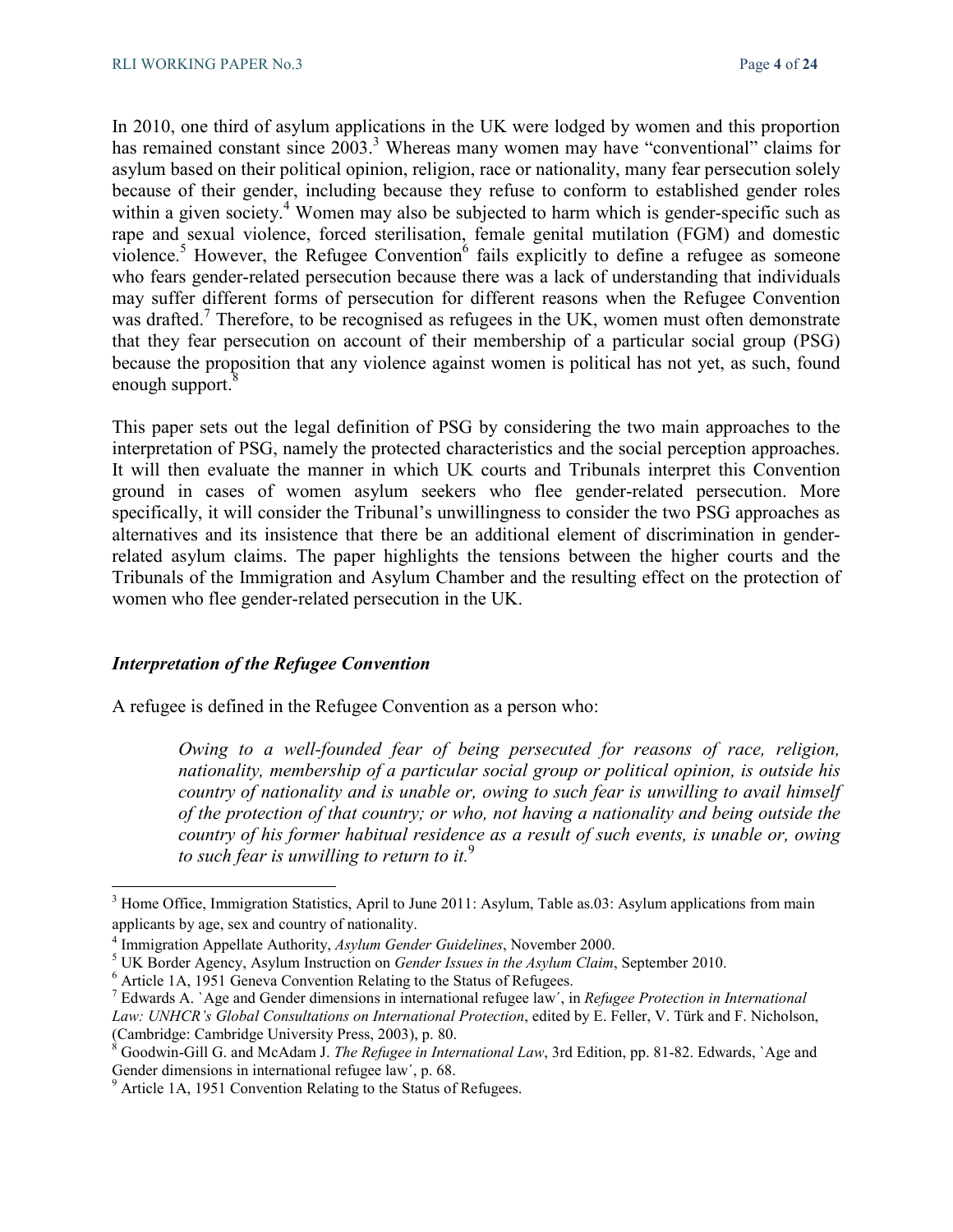$\overline{a}$ 

The *travaux préparatoires* of the Refugee Convention show very little debate on the inclusion of PSG as a Convention ground.<sup>10</sup> The ground was suggested by the Swedish delegate who stated that social group cases existed and that the Convention should explicitly recognize this.<sup>11</sup> As pointed out in Australian jurisprudence by McHugh J in *Applicant A*:

> *Courts and jurists have taken widely differing views as to what constitutes "membership of a particular social group" for the purposes of the Convention. This is not surprising. The phrase is indeterminate and lacks a detailed legislative history and debate. Not only is it impossible to define the phrase exhaustively, it is pointless to attempt to do so.*<sup>12</sup>

There is little in the drafting materials which may assist in the interpretation of a PSG and it is thus unsurprising that various jurisdictions have adopted different methods to define a PSG. Courts in the UK, Australia, Canada and USA have often considered the jurisprudence from other jurisdictions nonetheless. Yet, even within the UK, courts have struggled to agree on the correct approach and adopt a consistent interpretation of this Convention ground.

The definition of a refugee should be interpreted in a manner having regard to gender dimensions as gender is not explicitly included as a ground for refugee protection.<sup>13</sup> The preamble of the Refugee Convention states that the purpose of the Convention is "to assure refugees the widest possible exercise of these fundamental rights and freedoms […] without discrimination". The concept of a PSG must therefore be interpreted consistently with the object and purpose of the Refugee Convention.<sup>14</sup> The United Nations High Commission for Refugees (UNHCR) has submitted that the ordinary meaning of the term PSG "contains no inherent limitation on the range of factors which can serve to distinguish a group of persons from society at large".<sup>15</sup>

Despite evidence showing that in a majority of Western states there is a "general recognition of the fundamental validity" of gender-related claims, there are still problems regarding the

<sup>&</sup>lt;sup>10</sup> Hathaway J. and Foster M. `Membership of a particular group: Discussion paper No.4: Advance Refugee Law Workshop, International Association of Refugee Law Judges, Auckland, New Zealand, October 2002´, in *International Journal of Refugee Law*, 2003, 15(3), p. 477.

<sup>&</sup>lt;sup>11</sup> Goodwin-Gill G. *The Refugee in International Law*, 2nd Edition, (Oxford: Oxford University Press, 1998), p. 46. <sup>12</sup> A v Minister for Immigration & Ethnic Affairs [1997] HCA 4; (1997) 190 CLR 225; (1997) 142 ALR 331 (24 February 1997).

<sup>&</sup>lt;sup>13</sup> UNHCR Guidelines on International Protection: *Gender-Related Persecution within the context of Article 1A(2) of the 1951 Convention and/or its 1967 Protocol relating to the Status of Refugees*, 2002, para. 2*.* Edwards, `Age and Gender dimensions in international refugee law´, pp. 79-80.

<sup>14</sup> *Islam v Secretary of State for the Home Department; R v Immigration Appeal Tribunal and Another, ex parte Shah* [1999] UKHL 20, 25 March 1999. UNHCR Guidelines on International Protection: *"Membership of a particular social group" within the context of Article 1A(2) of the 1951 Convention and/or its 1967 Protocol relating to the Status of Refugees*, 2002, para. 2.

<sup>15</sup> UNHCR's Intervention: *Islam (A.P.) v Secretary of State for the Home Department Regina v Immigration Appeal Tribunal and Another, Ex Parte Shah (A.P.) (Conjoined Appeals)*, Case for the Intervener, 25 March 1999.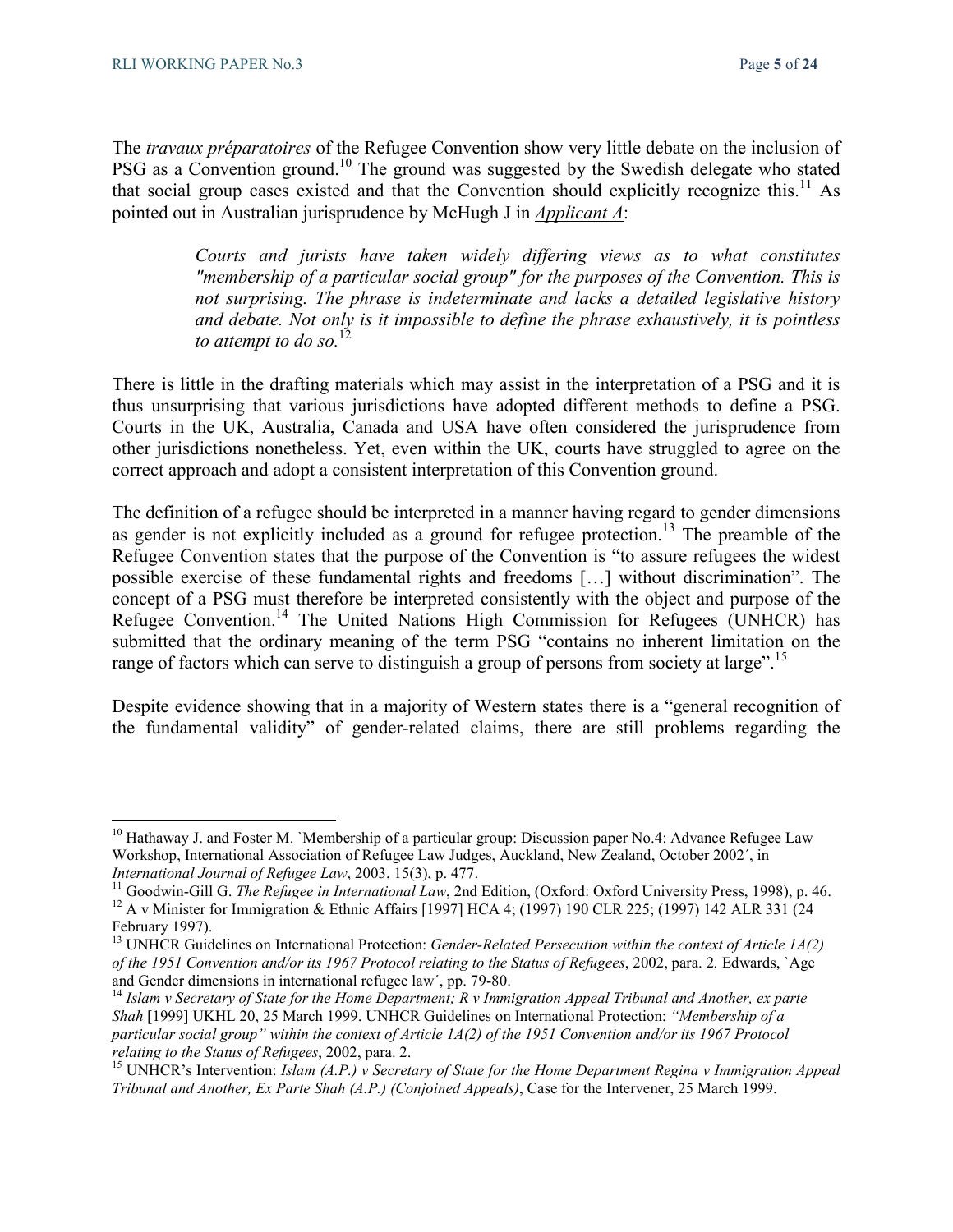$\overline{a}$ 

understanding of women's specific experience of persecution and the interpretation of PSG.<sup>16</sup> The UNHCR has provided helpful guidance in defining a PSG by stating that:

*A particular social group is a group of persons who share a common characteristic other than their risk of being persecuted, or who are perceived as a group by society. The characteristic will often be one which is innate, unchangeable, or which is otherwise fundamental to identity, conscience or the exercise of one's human rights.* 17

As highlighted by Baroness Hale in *Fornah*, despite the fact that sex or gender is not included as one of the Convention grounds and that the proposal to include sex in the list of factors of the non-discrimination clause at article 3 of the Refugee Convention was opposed, it was nevertheless agreed at the 2001 San Remo Expert Roundtable that:

> *The refugee definition, properly interpreted, can encompass gender-related claims. The text, object, and purpose of the Refugee Convention require a gender-inclusive and gender-sensitive interpretation. As such, there would be no need to add an additional ground to the Convention definition.<sup>18</sup>*

#### *Approaches to the Convention ground of membership of a Particular Social Group*

In international jurisprudence there are two approaches to determining whether a particular social group exists.<sup>19</sup> The first approach is the "protected characteristic" or "immutability" one, which requires the group to share an immutable characteristic or a characteristic so fundamental to their human dignity that it should not be denied.<sup>20</sup> This doctrine of *ejusdem generis* was found to be the most helpful by the House of Lords in the case of *Shah and Islam*. <sup>21</sup> *Ejusdem generis* literally means "of the same kind" and is a rule of construction which may assist in defining a general term following in a list of particular terms and which should be interpreted in a manner consistent with the general nature of the enumerated items.

<sup>&</sup>lt;sup>16</sup> Yahyaoui Krivenko E. `Muslim women's claims to refugee status within the context of child custody upon divorce under Islamic Law´, in *International Journal of Refugee Law*, 2010, 22(1), p. 49.

<sup>17</sup> UNHCR Guidelines on International Protection: *"Membership of a particular social group"*, 2002, para. 11.

<sup>&</sup>lt;sup>18</sup> Secretary of State for the Home Department v K; Fornah v Secretary of State for the Home Department [2006] UKHL 46, 18 October 2006, para. 84.

<sup>19</sup> Baroness Hale of Richmond described both tests in her judgment in the case of *Secretary of State for the Home Department v K; Fornah v Secretary of State for the Home Department* [2006] UKHL 46, 18 October 2006 at paragraph 99.

<sup>20</sup> *Matter of Acosta,* A-24159781, United States Board of Immigration Appeals, 1 March 1985; *Canada (Attorney General) v Ward*, [1993] 2 S.C.R. 689, Canada: Supreme Court, 30 June 1993.

<sup>&</sup>lt;sup>21</sup> Macdonald I. QC and Toal R. *Macdonalds's Immigration Law & Practice*, 7th Edition, (London: LexisNexis, 2008), p. 847. The House of Lords in the case of *Islam v Secretary of State for the Home Department; R v* 

*Immigration Appeal Tribunal and Another, ex parte Shah* [1999] UKHL 20, 25 March 1999, found that women in Pakistan constituted a PSG, both Mrs Shah and Mrs Islam had been accused of adultery, Mrs Islam had also been subjected to domestic violence.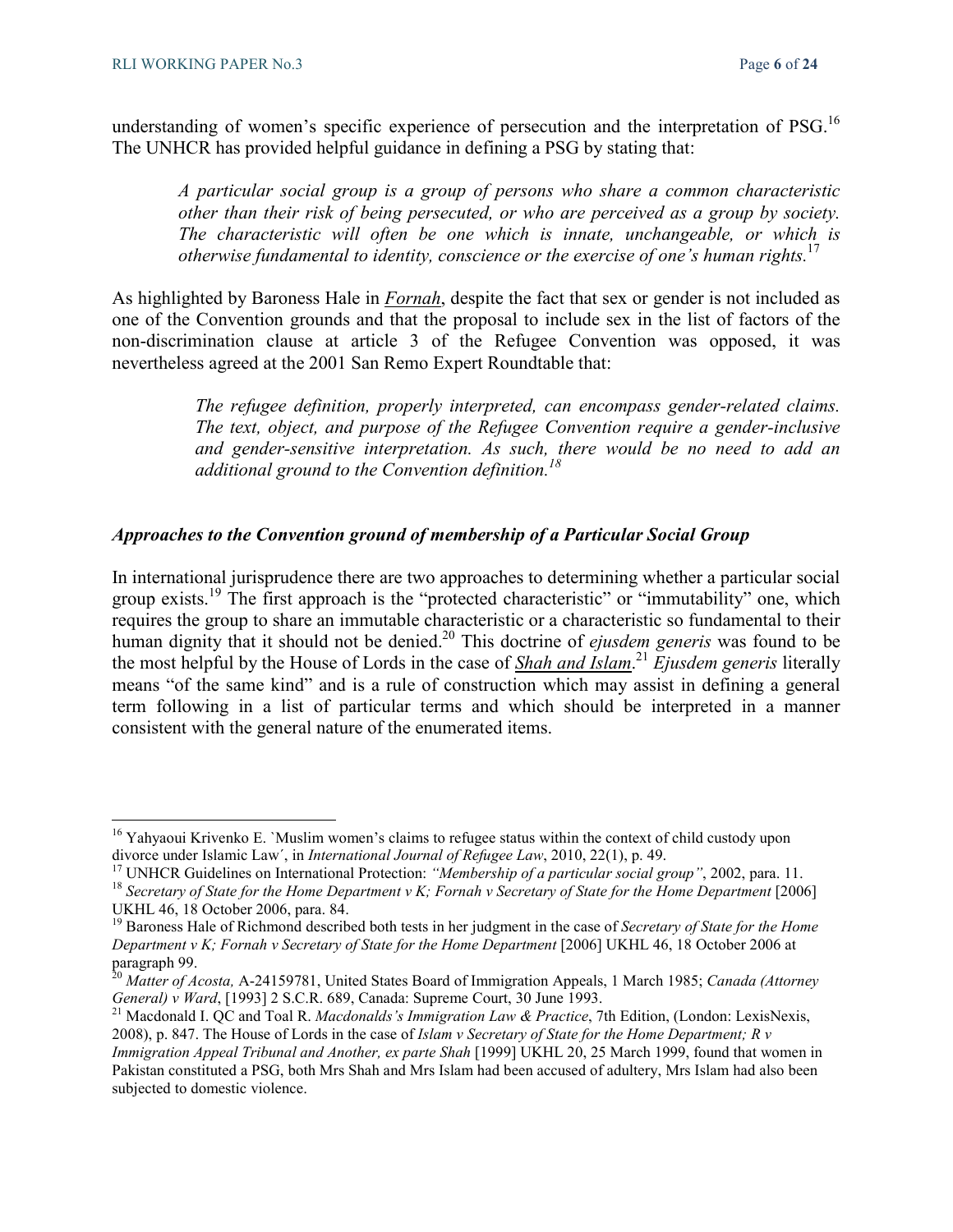In the USA, courts have used the *ejusdem generis* rule of construction to interpret membership of a particular social group since the case of *Matter of Acosta*. <sup>22</sup> In *Matter of Acosta*, the Board of Immigration Appeals established that particular social groups are comprised of individuals who share a common characteristic that they cannot change, or should not be required to change because it is fundamental to their individual identities or consciences. The Board came to this conclusion by analogy with the other Convention grounds, namely that they all concerned characteristics that are either immutable or fundamental to an individual's identity. The Board of Immigration Appeals expressly recognized gender as one such characteristic. By applying this principle, the Board of Immigration Appeals has recognized PSGs based on gender, tribal and clan membership, sexual orientation, family (parents of Burmese student dissidents), and past experiences (former member of national police).<sup>23</sup>

The second approach is the "social perception" one which requires that society sets the group apart from society as a whole.<sup>24</sup> As explained by UNHCR and accepted by the Lords in *Fornah*:

*If a claimant alleges a social group that is based on a characteristic determined to be neither unalterable or fundamental, further analysis should be undertaken to determine whether the group is nonetheless perceived as a cognizable group in that society. So, for example, if it were determined that owning a shop or participating in a certain occupation in a particular society is neither unchangeable nor a fundamental aspect of human identity, a shopkeeper or members of a particular profession might nonetheless constitute a particular social group if in the society they are recognized as a group which sets them apart.*<sup>25</sup>

Referring to the drafting history of the term "particular social group", McHugh J said that:

*It follows that, once a reasonably large group of individuals is perceived in a society as linked or unified by some common characteristic, attribute, activity, belief, interest or goal which itself does not constitute persecution and which is known in but not shared by the society as a whole, there is no textual, historical or policy reason for denying these individuals the right to be classified as "a particular social group" for Convention purposes.* 26

<sup>22</sup> *Matter of Acosta* A-24159781, United States Board of Immigration Appeals, 1 March 1985.

<sup>&</sup>lt;sup>23</sup> Aleinikoff A. `Protected characteristics and social perceptions: an analysis of the meaning of 'membership of a particular social group'´, in *Refugee Protection in International Law: UNHCR's Global Consultations on International Protection*, edited by E. Feller, V. Türk and F. Nicholson, (Cambridge: Cambridge University Press, 2003.

<sup>24</sup> *Applicant A v Minister of Immigration and Ethnic Affairs* (1997) 190 CLR 225.

<sup>&</sup>lt;sup>25</sup> UNHCR Guidelines on International Protection: *"Membership of a particular social group"*, 2002, para. 13 and *Secretary of State for the Home Department v K, Fornah v Secretary of State for the Home Department* [2006] UKHL 46, para. 15. Ms Fornah was 15 years old when she claimed asylum in the UK on the basis that if returned to Sierra Leone she would be at risk of FGM. The House of Lords found that (intact) women in Sierra Leone are members of a PSG.

<sup>26</sup> *Applicant A v Minister of Immigration and Ethnic Affairs* (1997) 190 CLR 225.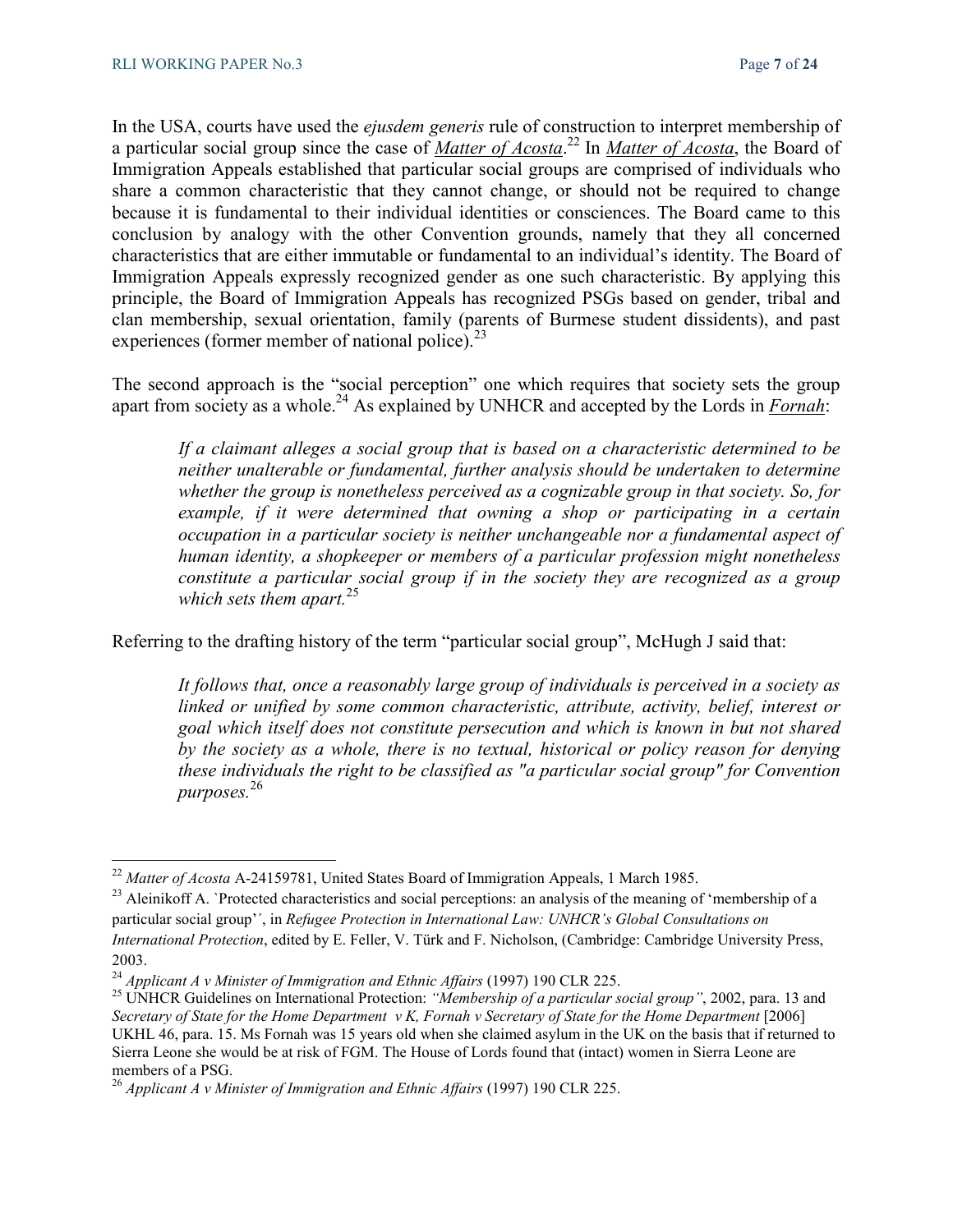The proposition made by McHugh J is that the group can be large and it can also suffice that society as a whole perceives the group as linked or unified by some common characteristic.

UNHCR believes that the two approaches should be reconciled in order to address protection gaps which can result from varying approaches to the interpretation of  $PSG<sup>27</sup>$ 

It is accepted that a PSG cannot be defined by the persecution to which it is subjected.<sup>28</sup> This would effectively make the definition of a PSG redundant as anyone who was persecuted by the state or by non-state actors in the absence of state protection would fall into this category and would be entitled to refugee status. Neither is there a requirement that the group share an element of cohesiveness, co-operation or interdependence.<sup>29</sup> This concept first propounded in the US case of *Sanchez-Trujillo* in the Ninth Circuit Court of Appeals<sup>30</sup> was unanimously rejected by the House of Lords in *Shah & Islam*. The Ninth Circuit Court of Appeals recognized the weakness of their approach in the case of *Hernandez-Montiel* and rejected the need for the group to be cohesive and homogenous when they found that Mexican gay men with female sexual identities were members of a particular social group.<sup>31</sup> Australian jurisprudence also rejected this approach in *Applicant A*.

Further, there is no requirement for there to be a voluntary, associational relationship; its members need not be homogenous and it may include large numbers of persons.<sup>32</sup> What is more, not all members of the PSG need to be persecuted.<sup>33</sup> A wide definition of the group may help to avoid circularity arguments regarding the group being defined by the persecution.<sup>34</sup> However, persecution itself may be a relevant factor in determining the visibility of a group in a particular society. $35$ 

Establishing that an asylum seeker is a member of a PSG is but one of the elements required to be recognised as a refugee. Asylum seekers must also establish a reasonable likelihood that they are at risk of persecution *on account of* that Convention ground.<sup>36</sup> This element of causation is met when membership of a PSG is an effective cause for the persecution; it need not be the only

<sup>27</sup> UNHCR Guidelines on International Protection: *"Membership of a particular social group"*, 2002, para. 10.

<sup>28</sup> *Islam v Secretary of State for the Home Department; R v Immigration Appeal Tribunal and Another, ex parte Shah* [1999] UKHL 20, 25 March 1999. *NS (Social Group – Women – Forced marriage) Afghanistan CG* [2004]

UKIAT 00328, para. 53.

<sup>29</sup> *Islam v Secretary of State for the Home Department; R v Immigration Appeal Tribunal and Another, ex parte Shah* [1999] UKHL 20, 25 March 1999.

<sup>30</sup> *Sanchez-Trujillo v. Immigration and Naturalisation Service*, 801 F.2d 1571 (9th Cir. 1986).

<sup>31</sup> *Hernandez-Montiel v. Immigration and Naturalisation Service*, 225 F.3d 1084 (9th Cir. 2000).

<sup>&</sup>lt;sup>32</sup> *NS (Social Group – Women – Forced marriage) Afghanistan CG* [2004] UKIAT 00328, para. 53.

<sup>33</sup> *Islam v Secretary of State for the Home Department; R v Immigration Appeal Tribunal and Another, ex parte Shah* [1999] UKHL 20, 25 March 1999, per Lord Steyn.

<sup>34</sup> *Islam v Secretary of State for the Home Department; R v Immigration Appeal Tribunal and Another, ex parte Shah* [1999] UKHL 20, 25 March 1999.

<sup>35</sup> *Secretary of State for the Home Department v K; Fornah v Secretary of State for the Home Department* [2006] UKHL 46, 18 October 2006, para. 15.

<sup>36</sup> Goodwin-Gill, *The Refugee in International Law*, 2nd Edition, 1998, p. 364.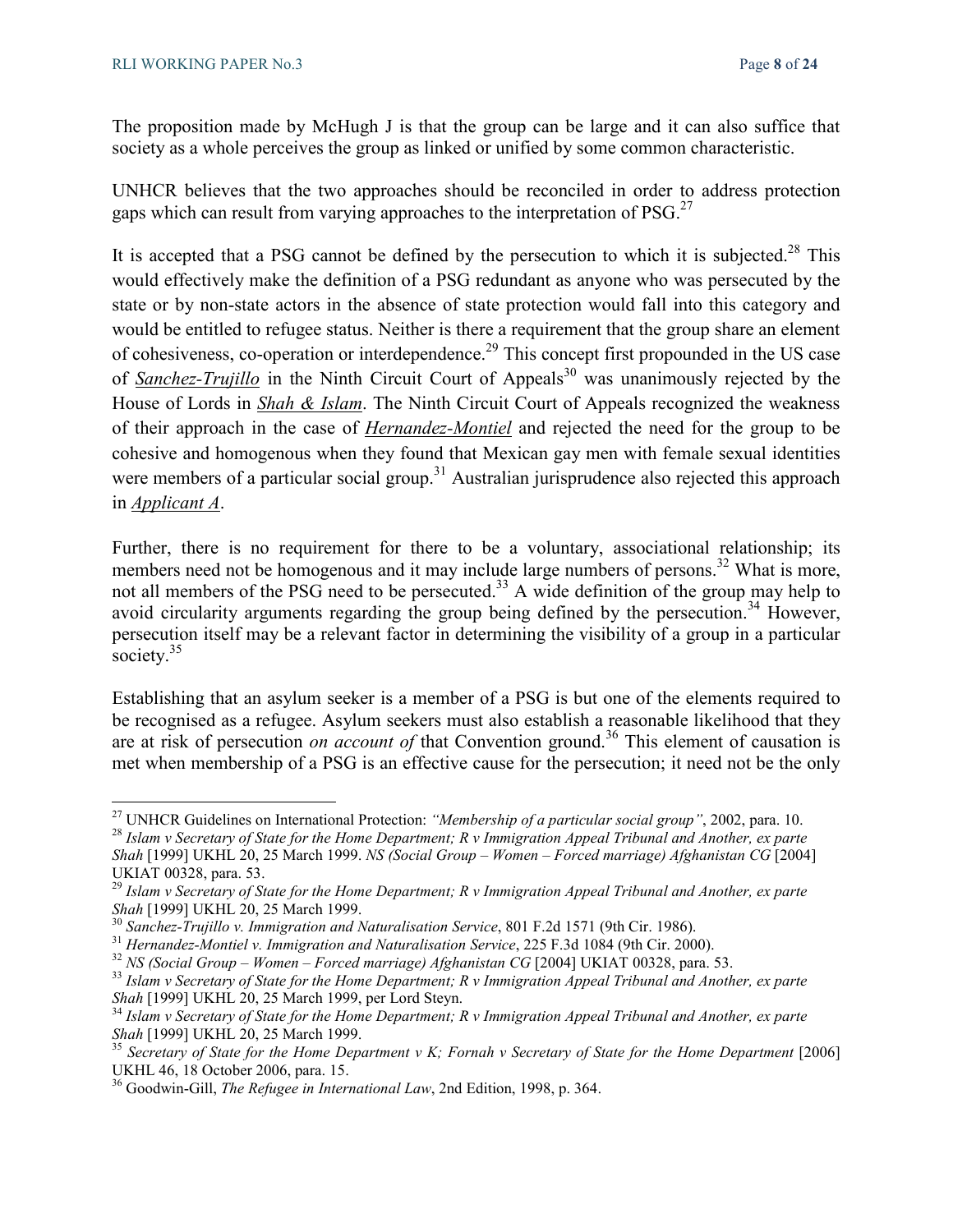or primary reason.<sup>37</sup> The nexus can be linked to either the motivation of the persecutors or to the absence of State protection in cases of non-state agents of persecution.<sup>38</sup>

#### *Discrimination*

l

There has been some disagreement about whether an element of discrimination is essential in establishing the existence of a PSG. If discrimination is an essential element, discrimination can be found where victims of persecution are being targeted because of distinguishing characteristics listed in the Convention grounds. Additionally, or alternatively, the element of discrimination is found in the state persecution or lack of state protection in cases of non-state actors of persecution.

The Court of Appeal questioned the need for discrimination as a requirement for the existence of a PSG in cases where persecution emanated from non-state actors.<sup>39</sup> In effect, the Court of Appeal was expressing the belief that the requirement of the group being set apart from society as established in the case of *Shah and Islam* may not be a condition in non-state actors of persecution cases. The Court of Appeal justified this finding by stating that references to nondiscrimination principles in the case of *Shah and Islam* was simply a manner to show that cohesiveness of the group was not an element of the definition.

Furthermore, it would be circular to require the group to be defined by a certain degree of discrimination before considering whether the group is persecuted for that reason.<sup>40</sup> In other words, as persecution of members of a PSG for reason of such membership is necessarily discriminatory, it would be senseless to require evidence of the discrimination before considering whether the persecution is for reason of membership of that PSG. Considering discrimination in the definition of a PSG may also result in the risk that the group is defined by the persecution to which it is subjected. The element of discrimination is therefore to be found in the persecution itself.<sup>41</sup>

#### *The UK's interpretation of membership of a Particular Social Group*

In the UK, an asylum applicant is someone who "makes a request to be recognised as a refugee under the Geneva Convention on the basis that it would be contrary to the United Kingdom's

<sup>&</sup>lt;sup>37</sup> Secretary of State for the Home Department v K; Fornah v Secretary of State for the Home Department [2006] UKHL 46, 18 October 2006, para. 17.

<sup>38</sup> *Islam v Secretary of State for the Home Department; R v Immigration Appeal Tribunal and Another, ex parte Shah* [1999] UKHL 20, 25 March 1999, per Lord Hoffmann*.* UNHCR Guidelines on International Protection: *Gender-Related Persecution*, 2002, para. 21*.* This is also reflected in the Directive of the European Parliament and of the Council on standards for the qualification of third-country nationals or stateless persons as beneficiaries of international protection, for a uniform status for refugees or for persons eligible for subsidiary protection, and for the content of the protection granted (recast), 2009/0164 (COD), article 9(3). The UK has decided not to opt-in to the recast Directive and thus continues to be bound by the original Qualification Directive.

<sup>&</sup>lt;sup>39</sup> Secretary of State for the Home Department v Skenderaj [2002] EWCA Civ 567, para. 19.

<sup>&</sup>lt;sup>40</sup> Secretary of State for the Home Department v Skenderaj [2002] EWCA Civ 567, para. 25.

<sup>41</sup> *Secretary of State for the Home Department v Skenderaj* [2002] EWCA Civ 567, para. 25.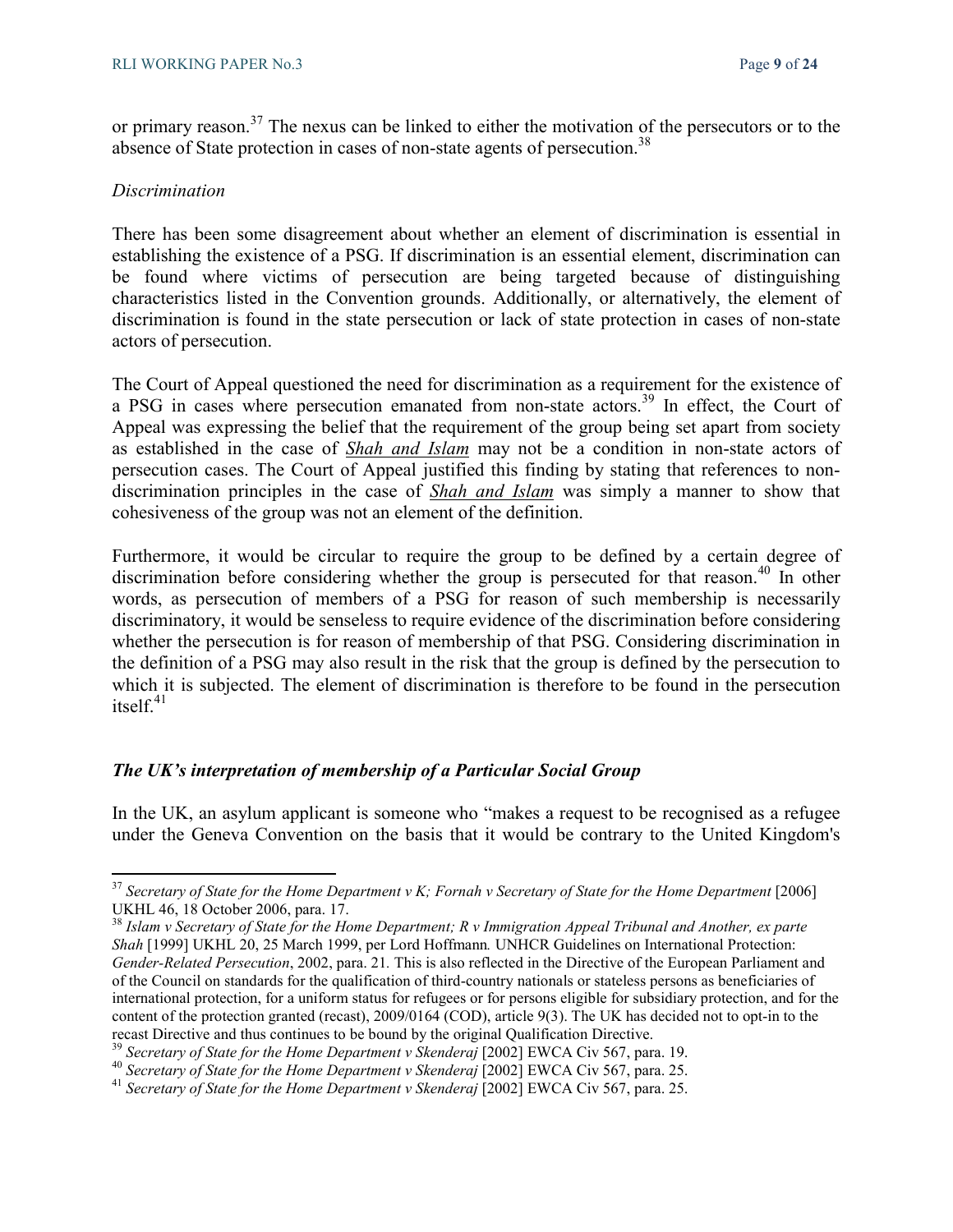obligations under the Geneva Convention for him to be removed from or required to leave the United Kingdom".<sup>42</sup> The implementation of the definition of a refugee is found in the International Protection Regulations 2006.<sup>43</sup> The International Protection Regulations 2006 aim to transpose the EU Qualification Directive (QD) in the UK which lays down the minimum standards for the qualification of asylum seekers as refugees and the content of their rights.<sup>44</sup>

One of the aims of the EU Qualification Directive is to adopt a common concept of PSG while allowing EU member states to adopt more favourable standards.<sup>45</sup> Article 10(1)(d) OD provides that:

> *I Member States shall take the following elements into account when assessing the reasons for persecution …*

> *(d) a group shall be considered to form a particular social group where in particular:*

> *[(i)] members of that group share an innate characteristic, or a common background that cannot be changed, or share a characteristic or belief that is so fundamental to identity or conscience that a person should not be forced to renounce it, and*

> *[(ii)] that group has a distinct identity in the relevant country, because it is perceived as being different by the surrounding society;*

This was transposed into the International Protection Regulations 2006 word for word except for the term "in particular" which was replaced by the term "for example".<sup>46</sup> There have been tensions between the different levels of the judiciary in the UK regarding the accurate interpretation of these provisions.<sup>47</sup> There is extensive jurisprudence in the UK on the interpretation of a particular social group, most of which are cases dealing with gender-related claims for asylum. The interpretation of the Convention ground of a particular social group "has presented the courts with one of their greatest challenges in refugee law"<sup>48</sup> and it is the most litigated Convention ground in the UK.<sup>4</sup>

<sup>&</sup>lt;sup>42</sup> Paragraph 327(a) Immigration Rules (HC 395). See also paragraph 334 Immigration Rules (HC 395) which contains some exceptions where refugees can be excluded from protection in the UK if they are a danger to the security of the UK or have been convicted of a particularly serious crime and constituting a danger to the community of the UK.

<sup>&</sup>lt;sup>43</sup> Regulation 2 of The Refugee or Person in Need of International Protection (Qualification) Regulations 2006 (SI No 2525).

<sup>44</sup> Council Directive 2004/83/EC of 29 April 2004 on minimum standards for the qualification and status of third country nationals or stateless persons as refugees or as persons who otherwise need international protection and the content of the protection granted.

<sup>45</sup> Article 3 EU Qualification Directive. *Secretary of State for the Home Department v K; Fornah v Secretary of State for the Home Department* [2006] UKHL 46, 18 October 2006, para. 16.

 $46$  Regulation 6(1)(d) of The Refugee or Person in Need of International Protection (Qualification) Regulations 2006  $(SI No 2525)$ .

<sup>47</sup> Macdonald QC and Toal, *Macdonalds's Immigration Law & Practice*, 7th Edition, 2008, p. 848.

<sup>48</sup> Mark Symes and Peter Jorro, *Asylum Law and Practice*, 2010, Second Edition, para. 4.17.

<sup>49</sup> Macdonald QC and Toal, *Macdonalds's Immigration Law & Practice*, 7th Edition, 2008, p. 847.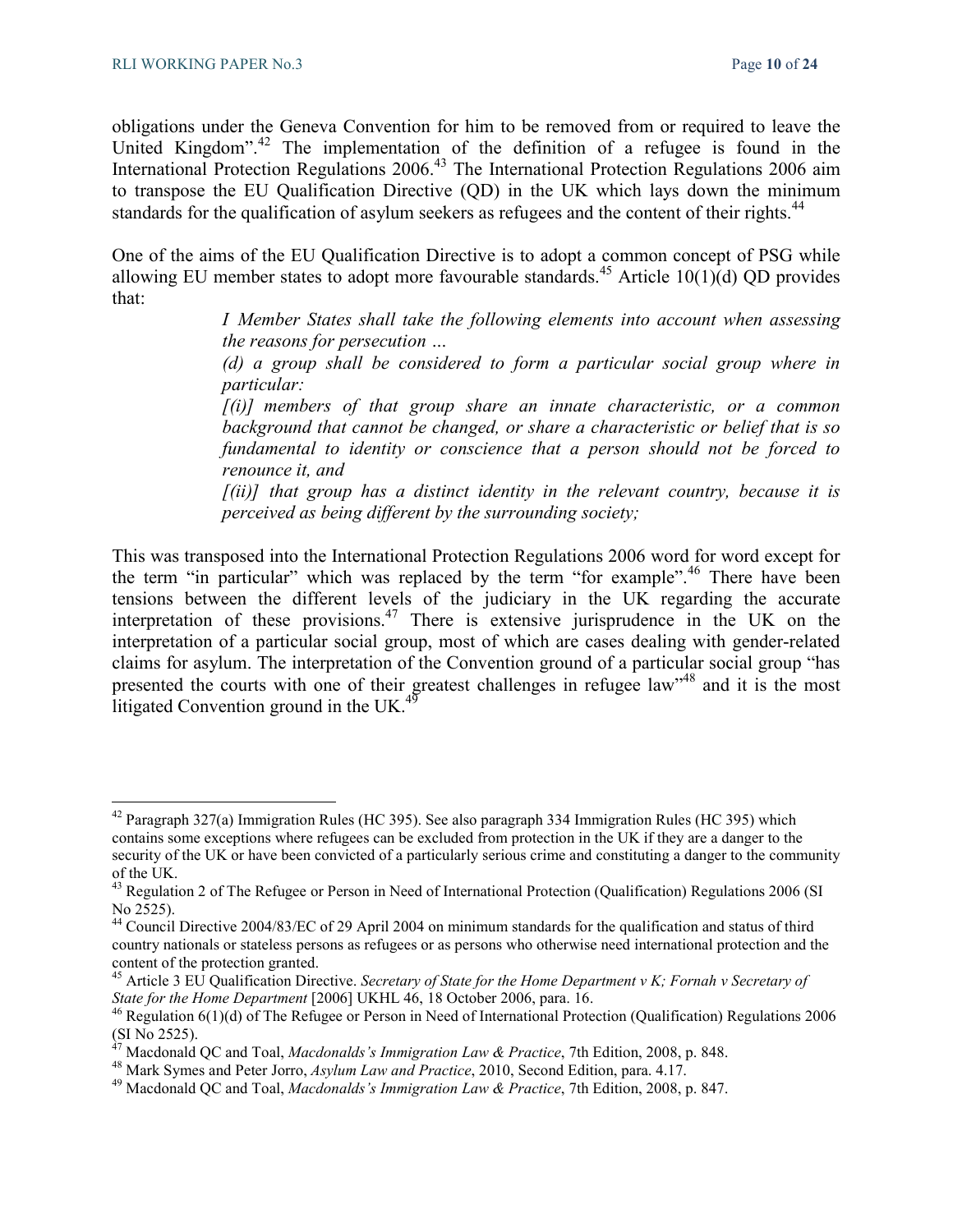The House of Lords<sup>50</sup> has fully endorsed the definition of PSG proposed by the UNHCR Guidelines.<sup>51</sup> The House of Lords accepted UNHCR's approach to gender according to which "sex can properly be within the ambit of the social group category, with women being a clear example of a social subset defined by innate and immutable characteristics, and who are frequently treated differently to men".<sup>52</sup> Lord Bingham said that if Article 10(1)(d) QD:

*Were interpreted as meaning that a social group should only be recognised as a particular social group for purposes of the Convention if it satisfies the criteria in both of sub-paragraphs (i) and (ii), then in my opinion it propounds a test more stringent than is warranted by international authority".<sup>53</sup>* 

Lord Brown also stated that the EU Qualification Directive and any regulations brought in under it should be interpreted consistently with the definition of a PSG contained in the UNHCR Guidelines.<sup>54</sup> Lord Hope clearly set out that a PSG need not necessarily be perceived as such by the society in which it exists. More precisely, he adopted the approach of McHugh J in *Applicant* S stating that it would be a mistake to require "recognition within the society subjectively that the collection of individuals is a group that is set apart from the rest of the community".<sup>55</sup>

Lord Brown and Baroness Hale agreed with Lord Bingham's reasoning. *Fornah* therefore represents the decision of the majority of the House of Lords and is binding on all courts and Tribunals in England and Wales.

Since *Fornah*, the Asylum and Immigration Tribunal has endorsed the House of Lords and UNHCR's position on the need to reconcile both approaches.<sup>56</sup> Nevertheless, the Asylum and Immigration Tribunal,<sup>57</sup> in the case of *SB (Moldova)*, failed to apply the judgment in *Fornah* that the two limbs of Article 10(1)(d) QD are alternatives on the basis that "the observations of their Lordships were obiter, although very persuasive, because it is clear that their Lordships did not decide the cases under regulation  $6(1)(d)$  or Article 10(1)(d) of the Qualification Directive".<sup>58</sup>

l

<sup>&</sup>lt;sup>50</sup> The House of Lords has since been replaced by the Supreme Court.

<sup>51</sup> *Secretary of State for the Home Department v K; Fornah v Secretary of State for the Home Department* [2006] UKHL 46, 18 October 2006, para. 15.

<sup>52</sup> UNHCR Guidelines on International Protection: *"Membership of a particular social group"*, 2002, para. 12 and *Secretary of State for the Home Department v K; Fornah v Secretary of State for the Home Department* [2006] UKHL 46, 18 October 2006, para. 15.

<sup>&</sup>lt;sup>53</sup> Secretary of State for the Home Department v K; Fornah v Secretary of State for the Home Department [2006] UKHL 46, 18 October 2006, para. 16.

<sup>&</sup>lt;sup>54</sup> Secretary of State for the Home Department v K; Fornah v Secretary of State for the Home Department [2006] UKHL 46, 18 October 2006, para. 118.

<sup>&</sup>lt;sup>55</sup> Secretary of State for the Home Department v K; Fornah v Secretary of State for the Home Department [2006] UKHL 46, 18 October 2006, para 46.

<sup>56</sup> *MK (Lesbians) Albania CG [2009] UKAIT 00036, para. 350*.

<sup>&</sup>lt;sup>57</sup> It has now been replaced by the First-Tier and Upper Tier Tribunals of the Immigration and Asylum Chamber.

<sup>&</sup>lt;sup>58</sup> SB (PSG - Protection Regulations – Reg 6) Moldova CG [2008] UKAIT 00002, para. 69. The 2006 Regulations came into force on 9 October 2006. The case of *Fornah* was heard on 17 and 18 July 2006 and the judgment handed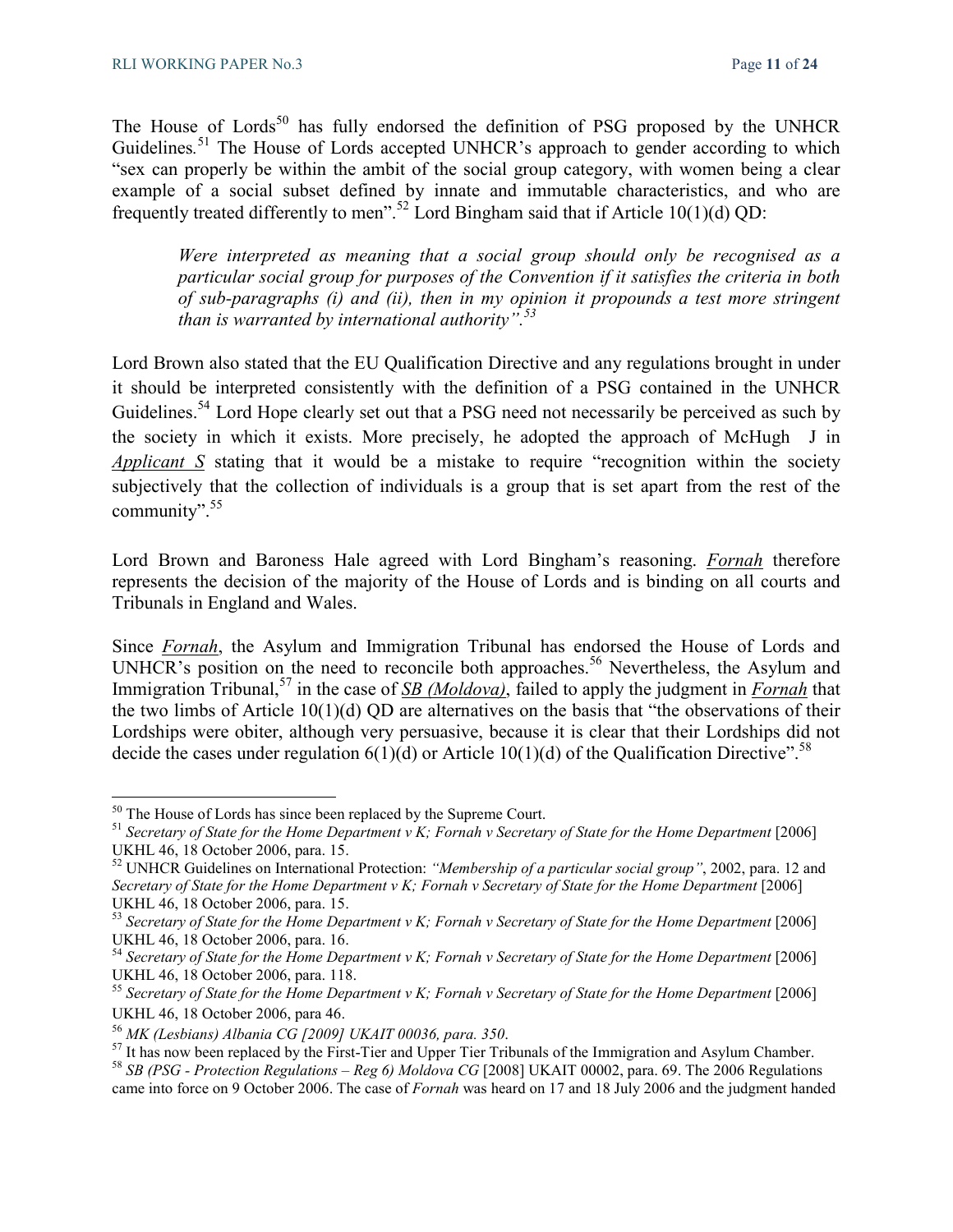However, the observations in the House of Lords were not *obiter*. On the contrary, the findings of Lord Bingham<sup>59</sup> and Lord Brown<sup>60</sup> in *Fornah* were part of the *ratio decidendi* of the case and are a proposition of law which is therefore binding on all courts of England and Wales. Lord Bingham's findings on the definition of a PSG are the reasons for his decision that women in Sierra Leone form part of a PSG. Had Lord Bingham not adopted UNHCR's interpretation of a PSG he may not have come to the same conclusion.

The Tribunal in *SB (Moldova)* considered in detail the interpretation of regulation 6(1)(d) of the International Protection Regulations  $2006$ <sup>61</sup> The AIT stated that the word "and" should be given its "natural meaning" and therefore that the two limbs should be considered cumulative. However, this interpretation is problematic as this would be contrary to the need to adopt a holistic interpretation as required by the Vienna Convention on the Law of Treaties having regard to the context, object and purpose of the treaty.<sup>62</sup>

The Tribunal in *SB (Moldova)* also failed to understand that the EU Qualification Directive must be interpreted consistently with the Refugee Convention.<sup>63</sup> Under EU law, national regulations must be interpreted to implement EU Directives.<sup>64</sup> The recital to the EU Qualification Directive specifically states that a "full and inclusive" interpretation of the Refugee Convention is a cornerstone of the Common European Asylum System.<sup>65</sup> The House of Lords stated that if the two approaches to PSG, namely the "protected characteristics" and the "social perception" were to be cumulative, the test would be more stringent than most international authorities, failing to reflect that the EU Qualification Directive represents minimum standards.<sup>66</sup> It may therefore be problematic to take as a starting point the literal language of the International Protection Regulations 2006 when considering the interpretation of PSG.

The reasoning of the Tribunal in this case is flawed because it is inconsistent with the House of Lords' authority on how the EU Qualification Directive should be interpreted and it has resulted

l

down on 18 October 2006. However, and as explained above, the Lords considered Article 10(1)(d) QD which is transposed into the International Protection Regulations 2006 almost word for word.

<sup>&</sup>lt;sup>59</sup> Secretary of State for the Home Department v K; Fornah v Secretary of State for the Home Department [2006] UKHL 46, 18 October 2006, para. 15.

<sup>&</sup>lt;sup>60</sup> Secretary of State for the Home Department v K; Fornah v Secretary of State for the Home Department [2006] UKHL 46, 18 October 2006, para. 118.

<sup>&</sup>lt;sup>61</sup> *SB (PSG - Protection Regulations – Reg 6) Moldova CG* [2008] UKAIT 00002, para. 70. This was clearly summarised in *AZ (Trafficked women) Thailand CG* [2010] UKUT 118 (IAC), para. 133.

 $62$  Article 31(1) of the Vienna Convention on the Law of Treaties provides that "a treaty shall be interpreted in good faith in accordance with the ordinary meaning to be given to the terms of the treaty in their context and in light of its object and purpose".

<sup>63</sup> See recitals 2 and 3 of the EU Qualification Directive and as established in *Secretary of State for the Home Department v K; Fornah v Secretary of State for the Home Department* [2006] UKHL 46, 18 October 2006.

<sup>&</sup>lt;sup>64</sup> Article 288 of the Treaty on the Functioning of the European Union stipulates that "a directive shall be binding, as to the result to be achieved, upon each Member State to which it is addressed, but shall leave to the national authorities the choice of form and methods".

<sup>65</sup> Recitals 2 and 3 of the EU Qualification Directive.

<sup>&</sup>lt;sup>66</sup> Secretary of State for the Home Department v. K; Fornah v. Secretary of State for the Home Department [2006] UKHL 46, 18 October 2006, para. 16.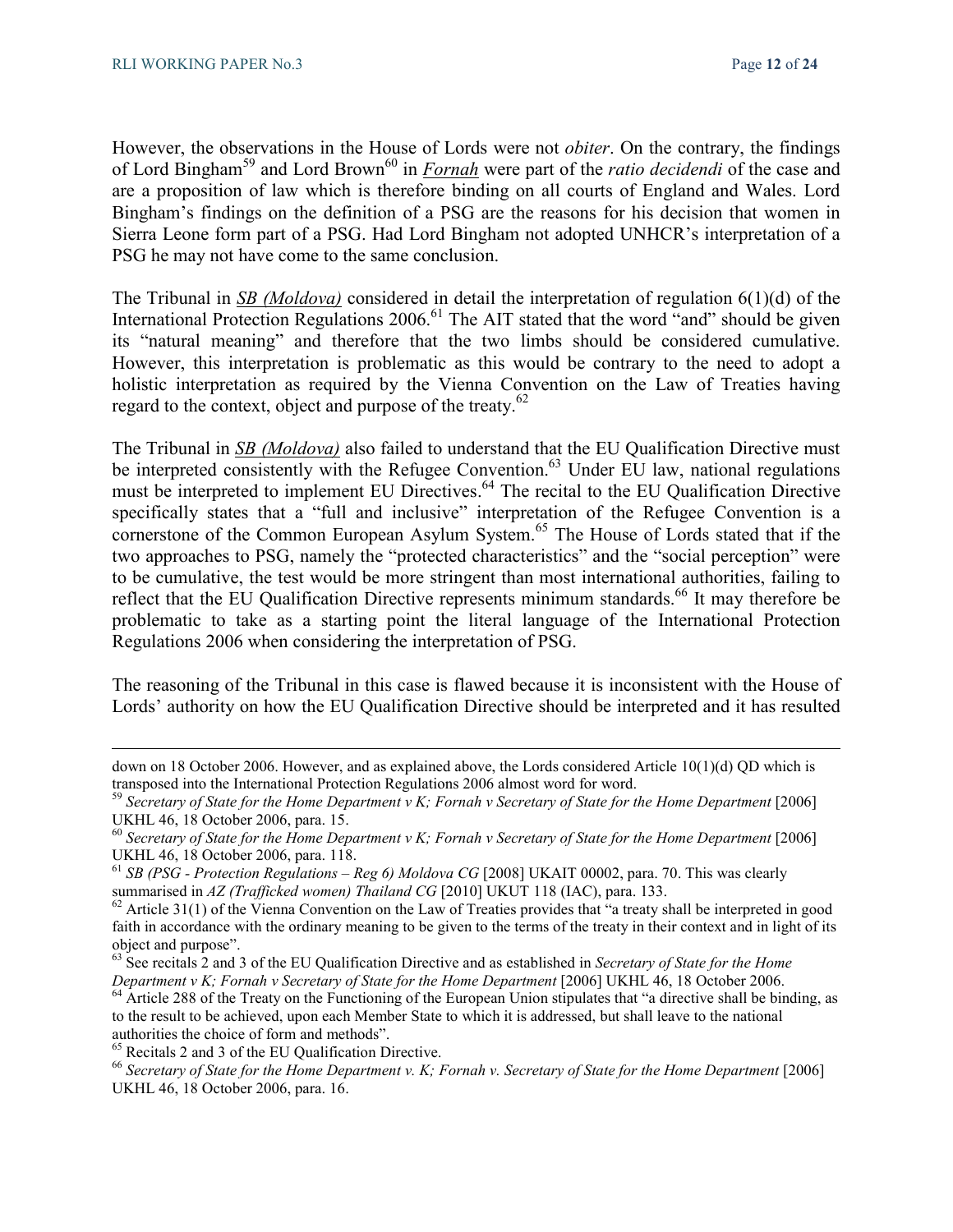in a protection gap that affects women disproportionately because protection claims on the basis of membership of a PSG are more often made by women who fear persecution because of their gender.<sup>67</sup> Other immigration judges in the Tribunal have since followed this interpretation.<sup>68</sup>

#### *Gender-related asylum claims and membership of a Particular Social Group*

The Tribunal in *SB (Moldova)* emphasised the importance it had placed on the need to examine whether a PSG exists within the context of a society in question.<sup>69</sup> However, Lord Hope in *Fornah* emphasised that it was not necessary for society to recognise a PSG as being set apart from the rest of society.<sup>70</sup> The Tribunal said that it did not make sense if "former victims of trafficking" or "former victims of trafficking for sexual exploitation" are, *per se*, members of a PSG without considering the evidence relating to the society in question.<sup>71</sup> However, it may be said that persons of a certain nationality, race, religion or political opinion may be persecuted in one particular country but not in another. Indeed, a person may be a member of a PSG without necessarily being at risk of persecution.<sup>72</sup>

Baroness Hale has recognised that it is possible for individuals who share a past experience, such as being the victims of sexual violence, to show they are linked by an immutable characteristic which is capable of being independent of the persecution and the cause of their current illtreatment.<sup>73</sup> This was followed in more recent Tribunal decisions.<sup>74</sup> However, it does not necessarily follow that the group is persecuted and the context of the society in question must be examined to establish whether the nexus between the persecution and the Convention ground is met.

#### *Discrimination*

l

In the case of *Skenderaj*, the Court of Appeal rejected the respondent's submission that the PSG did not exist because "there was no setting apart or stigmatisation of, or discrimination against, the family outside the persecution alleged" because they "did not regard that as a necessary part of the definition of a PSG, particularly in a non-state persecution case".<sup>75</sup> Nevertheless, the

<sup>67</sup> UNHCR Guidelines on International Protection: *Gender-Related Persecution*, 2002, para. 28.

<sup>68</sup> *AZ (Trafficked women) Thailand CG* [2010] UKUT 118 (IAC), para. 134. *AM and BM (Trafficked women) Albania CG* [2010] UKUT 80 (IAC), para 165, note however that the Tribunal in this case considered that the PSG would be identified in Albanian society by the actors of persecution amongst others, query whether this could be sufficient.

<sup>69</sup> *SB (PSG - Protection Regulations – Reg 6) Moldova CG* [2008] UKAIT 00002, para. 71.

<sup>70</sup> Macdonald QC and Toal, *Macdonalds's Immigration Law & Practice*, 7th Edition, 2008, p. 856.

<sup>71</sup> *SB (PSG - Protection Regulations – Reg 6) Moldova CG* [2008] UKAIT 00002, para. 72.

<sup>&</sup>lt;sup>72</sup> Secretary of State for the Home Department v. K; Fornah v. Secretary of State for the Home Department [2006] UKHL 46, 18 October 2006, para. 113. UNHCR Guidelines on International Protection: *Gender-Related Persecution*, 2002, para. 31.

<sup>&</sup>lt;sup>73</sup> *Hoxha & Anor v Secretary of State for the Home Department* [2005] UKHL 19 (10 March 2005), para. 37. <sup>74</sup> *AM and BM (Trafficked women) Albania CG* [2010] UKUT 80 (IAC), para. 166. *AZ (Trafficked women) Thailand CG* [2010] UKUT 118 (IAC), para. 140-141. *HC & RC (Trafficked women) China CG* [2009] UKAIT 00027, para. 36.

<sup>&</sup>lt;sup>75</sup> Secretary of State for the Home Department v Skenderaj [2002] EWCA Civ 567, para. 30.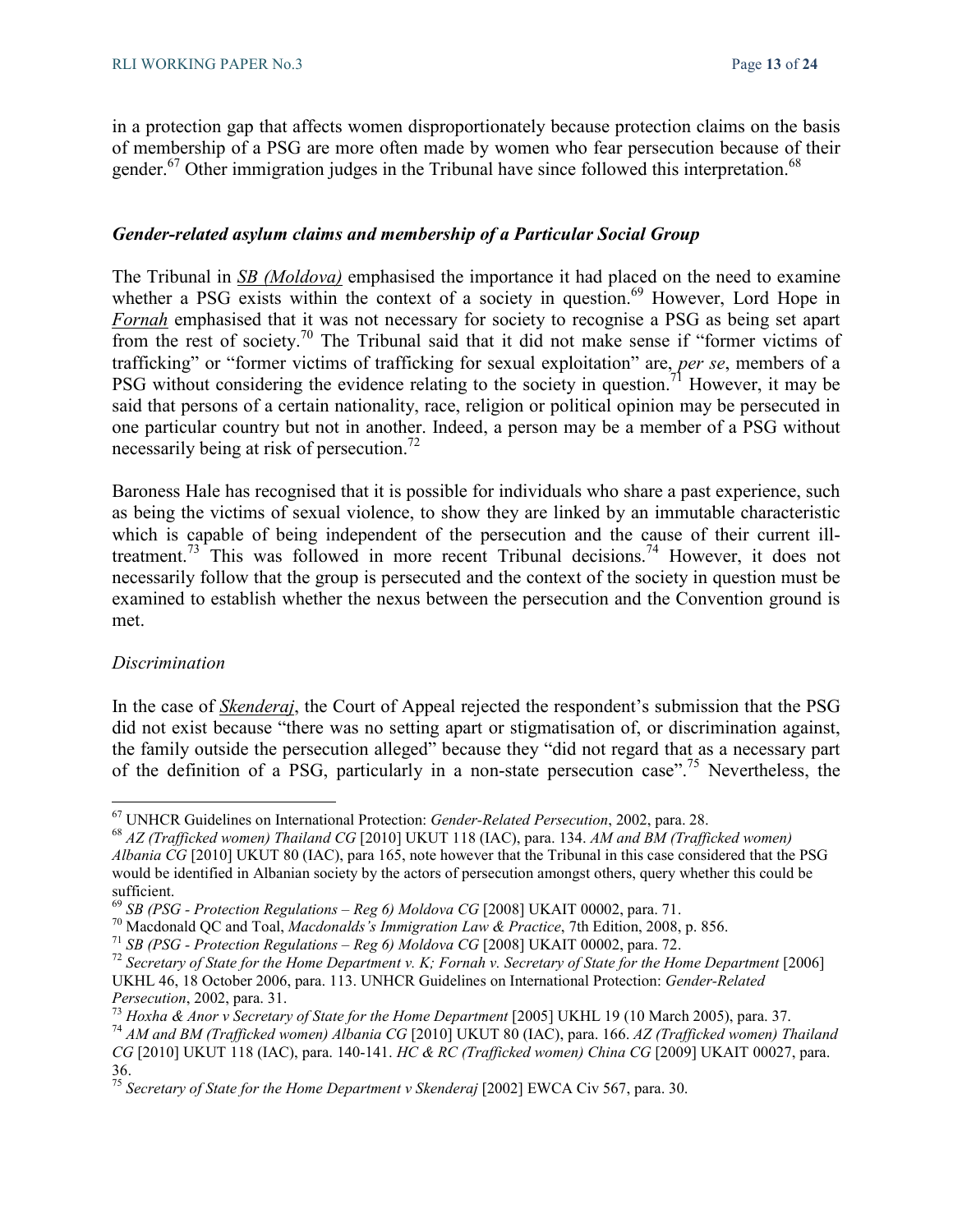Tribunal in *SB (Moldova)* rejected the finding that discrimination is not an essential requirement for establishing the existence of a particular social group when the immutable characteristic is gender.<sup>76</sup> The Tribunal in *SB (Moldova)* used the word "discrimination" in the wide sense of the term as "making distinctions which principles of fundamental human rights regard as inconsistent with the right of every human being to equal treatment and respect" and stated that "discrimination involves making unfair or unjust distinctions to the disadvantage of one group or class of people as compared with others".<sup>77</sup>

The Tribunal justified its departure from the Court of Appeal's reasoning in *Skenderaj* by stating that:

> *Whilst this judgment causes us some difficulty, our analysis is in line with the judgments of their Lordships in Shah and Islam and Fornah and K. Accordingly, if Auld LJ was saying that discrimination is not a necessary identifying characteristic of a gender-based social group, then we must respectfully disagree. Furthermore, the final sentence of paragraph 30 of the judgment appears to be at odds with Fornah*  and  $K^{78}$

However, although the Lords discussed the principle of discrimination in *Shah and Islam* and in *Fornah*, it is considered that this referred to the five Convention grounds themselves. Both Lord Bingham and Lord Hoffmann said that the Refugee Convention was only concerned with protecting persons who are at risk of persecution based on discrimination.<sup>79</sup> On this basis, Lord Bingham found that:

> *FGM may ensure a young woman's acceptance in Sierra Leonean society, but she is accepted on the basis of institutionalised inferiority [...] FGM is an extreme expression of the discrimination to which all women in Sierra Leone are subject, as much those who have already undergone the process as those who have not. I find no difficulty in recognising women in Sierra Leone as a particular social group for purposes of article 1A(2).*<sup>80</sup>

Lord Hoffman said that "discrimination against women in matters of fundamental human rights on the ground that they are women is plainly in *pari materiae* with discrimination on grounds of race". Perhaps the most explanatory opinion of the role played by discrimination within the Refugee Convention was given by Lord Hope in *Shah and Islam* when he described discrimination as:

> *A feature which is common to all five of the Convention reasons which are set out in the paragraph. The first preamble to the Convention explains that one of its purposes*

 $\overline{a}$ 

<sup>76</sup> *SB (PSG - Protection Regulations – Reg 6) Moldova* CG [2008] UKAIT 00002.

<sup>77</sup> *SB (PSG - Protection Regulations – Reg 6) Moldova* CG [2008] UKAIT 00002, para. 43.

<sup>78</sup> *SB (PSG - Protection Regulations – Reg 6) Moldova* CG [2008] UKAIT 00002, para. 66.

<sup>79</sup> *Secretary of State for the Home Department v. K; Fornah v. Secretary of State for the Home Department* [2006]

UKHL 46, 18 October 2006, para. 13. *Islam v Secretary of State for the Home Department; R v Immigration Appeal Tribunal and Another, ex parte Shah* [1999] UKHL 20, 25 March 1999.

<sup>&</sup>lt;sup>80</sup> Secretary of State for the Home Department v. K; Fornah v. Secretary of State for the Home Department [2006] UKHL 46, 18 October 2006, para. 31.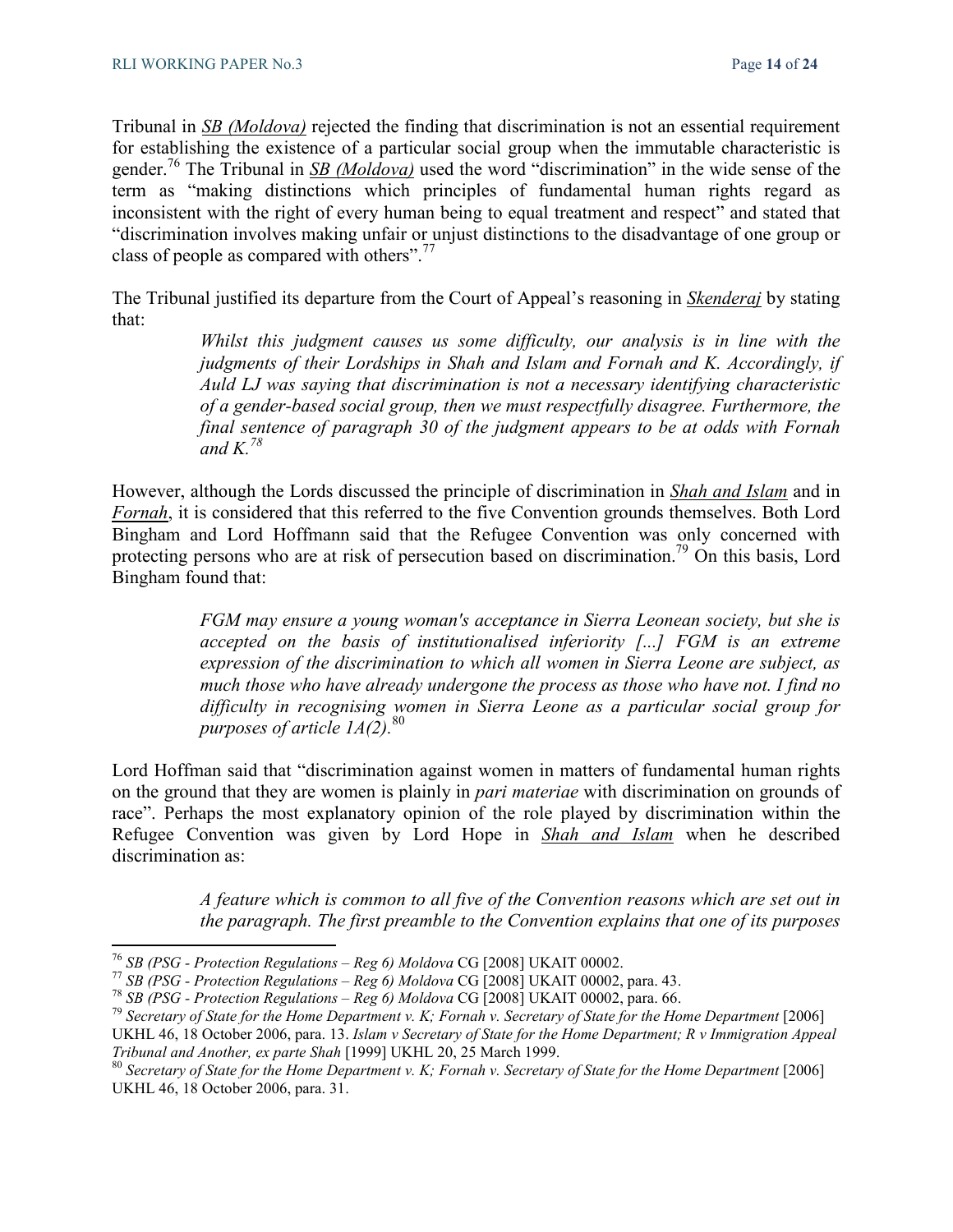*was to give effect to the principle that human beings shall enjoy fundamental rights and freedoms without discrimination. This principle was affirmed in the Charter of the United Nations and in the Universal Declaration of Human Rights approved by the General Assembly of the United Nations on 10 December 1948. If one is looking for a genus, in order to apply the eiusdem generis rule of construction to the phrase "particular social group," it is to be found in the fact that the other Convention reasons are all grounds on which a person may be discriminated against by society.* 

Thus, persecution is discriminatory because it is for reasons of race, religion, nationality, membership of a particular social group or political opinion. This is the reason why the Refugee Convention does not afford protection to those who are persecuted or ill-treated for reasons not covered by the five Convention grounds and the reason why the Secretary of State for the Home Department may grant Humanitarian Protection to those who are at real risk of suffering serious harm regardless of the cause of the harm.<sup>81</sup> Persecution for reason of membership of a PSG is discriminatory simply because it is the membership that incites the persecutory conduct. The Tribunal was correct in finding that "the Geneva Convention was concerned to afford protection against persecution which is based on discrimination".<sup>82</sup> Discrimination in the context of international refugee protection is understood in the following terms: "persecution is discriminatory where its victims are targeted by virtue of attributes not shared by society as a whole. These attributes are listed in Article  $1A(2)$ ".<sup>83</sup> The element of discrimination therefore, if necessary for the existence of a PSG, comes into play because the persecution is for reason of one of the grounds listed in the Refugee Convention.

Furthermore, the position in *Skenderaj* is supported by jurisprudence from other English speaking countries. The High Court of Australia clearly stated that discrimination was not an essential defining characteristic of a  $PSG<sup>84</sup>$ . The treatment to which the group is subjected, including discrimination or persecution, may assist in identifying the group but it does not serve to define it and should not be an essential criterion for its existence. The High Court of Australia said that "while persecutory conduct cannot define the social group, the actions of the persecutors may serve to identify or even cause the creation of a particular social group in society".<sup>85</sup>

The Tribunal in *SB (Moldova)* considered extensive UK jurisprudence and provided the following propositions: (i) discrimination is not necessary to find the existence of a PSG if its members share a common characteristic and they are set part from the rest of society; (ii) where the social group is gender-based then discrimination against the gender must be shown to exist and that some degree of state involvement is "important"; and (iii) in cases where the immutable characteristic is a common background/experience which sets the group apart from the rest of

l

<sup>81</sup> Paragraph 339C Immigration Rules (HC 395).

<sup>82</sup> *SB (PSG - Protection Regulations – Reg 6) Moldova* CG [2008] UKAIT 00002, para. 46.

<sup>83</sup> UNHCR's Intervention: *Islam (A.P.) v Secretary of State for the Home Department Regina v Immigration Appeal Tribunal and Another, Ex Parte Shah (A.P.) (Conjoined Appeals)*, Case for the Intervener, 25 March 1999.

<sup>84</sup> *Applicant A v Minister for Immigration and Ethnic Affairs* 1997, per McHugh J.

<sup>85</sup> *Applicant A v Minister for Immigration and Ethnic Affairs* 1997, per McHugh J.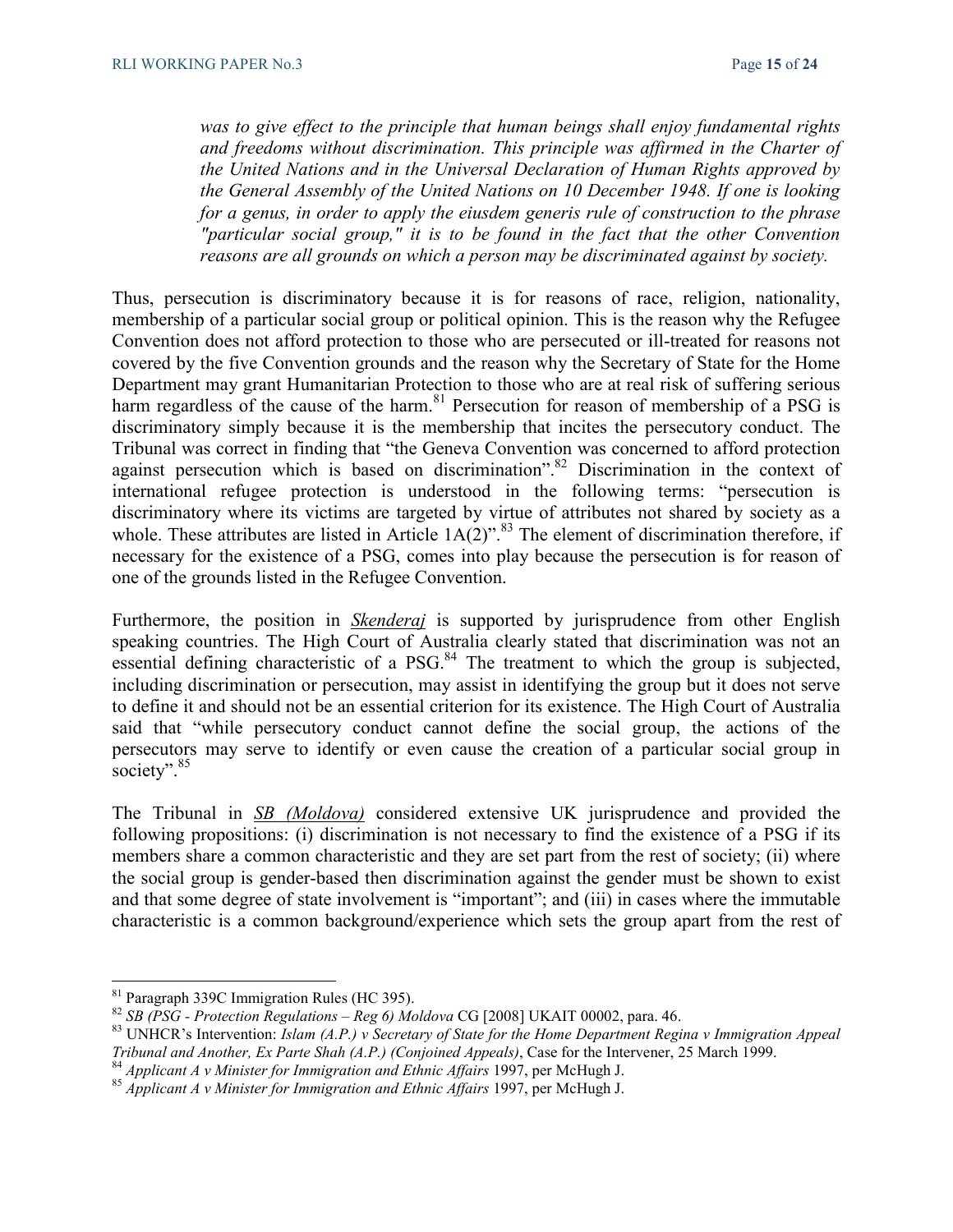society there is no need to demonstrate discrimination.<sup>86</sup> In justifying point (iii) the Tribunal stated, in relation to former victims of trafficking that:

> *It would then not be necessary to show, as an identifying characteristic, that there is discrimination in the wider sense against the former victims of trafficking in the society in question. To conclude otherwise would effectively result in imposing an additional and unjustified hurdle on individuals (men or women) who share a common background or past experience of having been trafficked for the purposes of sexual exploitation, but not on other groups of individuals who share a common*  background or past experience, such as (for example) aristocrats.  $87$

However, this is exactly what the Tribunal has done in relation to point (ii). The Tribunal has imposed an additional and unjustified hurdle on women who are being persecuted because of their gender. In particular, as women are often persecuted by non-state actors, there are no reasons why they should demonstrate that there is some level of state involvement or complicity in order to be defined as a PSG. It is clearly established that a refugee can be recognised as such because s/he fears persecution from non-state actors and there is an absence of state protection.<sup>88</sup> The Tribunal's approach fails to interpret the Refugee Convention in good faith that "human beings shall enjoy fundamental rights and freedoms without discrimination".<sup>89</sup>

The Tribunal in *SB (Moldova)* made the assertion that "the failure to include sex as a ground of persecution in the Geneva Convention, notwithstanding its inclusion as a basis of discrimination in article 2 of the Universal Declaration of Human Rights, may be due to the fact that it is difficult to envisage a society in which women are actually persecuted, simply because they are women".<sup>90</sup> However, this is clearly incorrect as UK jurisprudence has accepted that women may be persecuted simply because they are women. Lord Bingham said in *Fornah* that "FGM is an extreme expression of the discrimination to which all women in Sierra Leone are subject"; this is but one example of persecution of women because they are women. The Secretary of State for the Home Department in the case of *Fornah* agreed that the nexus between the persecution and the PSG had been met as "FGM is a practice undertaken on women as women".<sup>91</sup>

In accordance with UNHCR Guidelines, the need to consider the existence of a PSG within the context of the society in question is relevant where the claimant is being imputed membership of a PSG. It will almost always be the case that society in general views claimants as distinct from the rest of society whether they are at risk of persecution in their home country on account of political opinion or membership of a PSG. In *Shah and Islam*, Lord Steyn identified the PSG as

<sup>86</sup> *SB (PSG - Protection Regulations – Reg 6) Moldova* CG [2008] UKAIT 00002, para. 53.

<sup>87</sup> *SB (PSG - Protection Regulations – Reg 6) Moldova* CG [2008] UKAIT 00002, para. 54.

<sup>88</sup> *Horvath v. Secretary of State for The Home Department* [2000] UKHL 37 (6 July 2000). Hathaway J. *Law of Refugee Status*, (Canada: Butterworths Law, 1991), p.125.

<sup>89</sup> UNHCR's Intervention: *Islam (A.P.) v Secretary of State for the Home Department Regina v Immigration Appeal Tribunal and Another, Ex Parte Shah (A.P.) (Conjoined Appeals)*, Case for the Intervener, 25 March 1999.

<sup>90</sup> *SB (PSG - Protection Regulations – Reg 6) Moldova* CG [2008] UKAIT 00002, para. 46.

<sup>&</sup>lt;sup>91</sup> UNHCR's Intervention: *Zainab Esther Fornah (Appellant) v Secretary of State for the Home Department (Respondent) and the United Nations High Commissioner for Refugees (Intervener)*, Case for the Intervener, 14 June 2006, para. 21(1).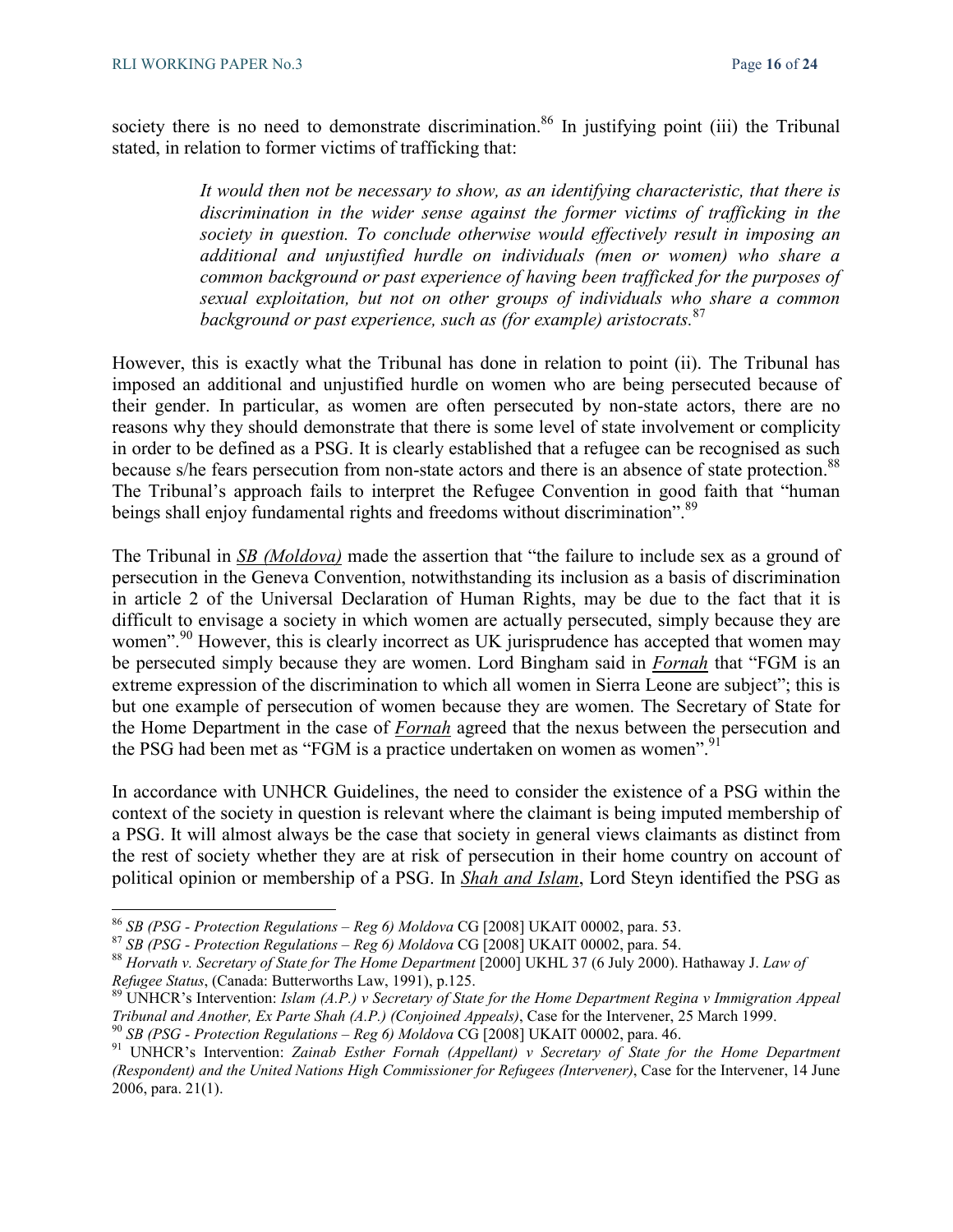"women in Pakistan" on the basis that women share an immutable characteristic of gender, that women are discriminated against in Pakistan and that they are not protected by the state.<sup>92</sup> There was no discussion of social perception in his opinion, which suggests already in this case that the two approaches to PSG were alternatives and not cumulative. Consequently, there is an urgent need to ensure that the Tribunal ends its cumulative approach to the interpretation of regulation 6(1)(d) of the International Protection Regulations 2006 as this is contrary to the *Fornah* judgment, the UNHCR *Guidelines on Membership of a Particular Social Group* and the need to interpret the Refugee Convention in light of its object and purpose under the Vienna Convention and within the aim of the EU Qualification Directive.

#### *Conclusion*

l

It is generally agreed that a correct interpretation of the Refugee Convention does not require the additional ground of gender to be included within the definition.<sup>93</sup> This means that where the sole reason for persecution is gender-related, asylum claims are most often argued under the PSG ground.<sup>94</sup> The discussion above reflects the difficulties for women who flee gender-related persecution and claim asylum in the UK to be recognised as refugees. This paper has highlighted the complexity surrounding the definition of a gender-sensitive concept of membership of a PSG and the resulting tension between the higher courts and the Tribunals of the Immigration and Asylum Chamber in the UK.

In *SB (Moldova)* the Tribunal adopted an incorrect interpretation of *Fornah* and in effect applied a more stringent test to PSG cases based on gender. This, it could be argued is discriminatory and should not be followed by future Tribunals. There is nothing in the drafting materials of the Refugee Convention, the rules of interpretation in the English legal system or in international law, and domestic and international jurisprudence that suggest that where the PSG is defined by gender there should be an element of discrimination in the wider sense of the word against the group before the PSG can be found to exist. Establishing an additional criterion when the PSG is defined by gender is discriminatory and cannot stand.

The case of *Fornah* is very clear on the interpretation by the Lords of article 10 of the Qualification Directive and the International Protection Regulations 2006 transposing the Directive that the protected characteristics and the social perception approaches are alternatives. In order words, a PSG can be defined by the members of the group sharing a characteristic that is immutable or that is so fundamental to their human dignity that it should not be denied, or alternatively by the members of the group sharing of a common characteristic, attribute, activity, belief, interest or goal which the society in question recognizes and which sets them apart. This

<sup>92</sup> *Islam v Secretary of State for the Home Department; R v Immigration Appeal Tribunal and Another, ex parte Shah* [1999] UKHL 20, 25 March 1999, per Lord Steyn.

<sup>93</sup> Edwards, `Age and Gender dimensions in international refugee law´, 2003, p. 56. Haines R. QC, *Advancing a gendered interpretation of the Refugee Convention: Refugee Appeal No. 76044*, Presentation for the 2009 National Members' Conference of the Migration Review Tribunal and Refugee Review Tribunal, 10 September 2009.

<sup>94</sup> Such as for example in cases of Female Genital Mutilation (FGM), see Crawley H. *Refugees and Gender: Law and Process*, (Bristol: Jordan Publishing Limited, 2001), p. 77.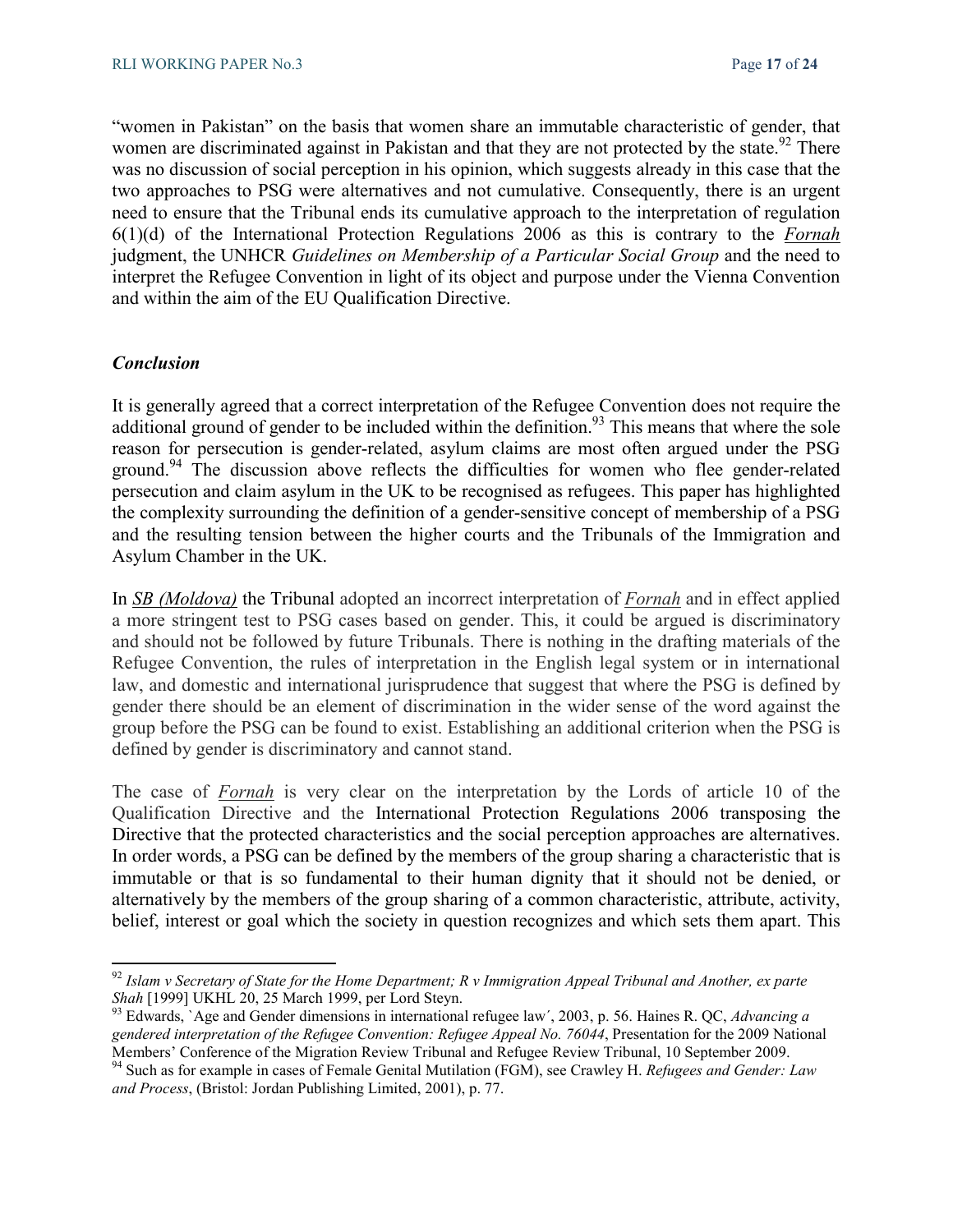interpretation is in line with UNHCR guidance and was adopted by the highest court in the UK. Decision-makers should not be concerned by floodgates arguments as the consideration of an asylum claim remains an individual assessment dependent on the need to demonstrate a wellfounded fear of persecution on account of a Convention ground. There are many elements to be met before asylum seekers are recognized as refugees and adopting an inclusive and nondiscriminatory interpretation of the Convention ground of PSG will not necessarily result in an increase in the grant of asylum by the UK Border Agency or allowed appeals by the Tribunal. It will however, ensure fairness for asylum seekers with gender-related claims within the asylum determination procedure.

Future asylum appeal hearings in the Tribunal of the Immigration and Asylum Chamber should ensure an inclusive and gender-sensitive interpretation of the Refugee Convention, the Qualification Directive and any regulations brought in under it. The Tribunal should apply the same set of rules to define a PSG irrespective of the particular characteristics of the social group to ensure fairness and the protection of women asylum seekers who claim asylum because they fear persecution on account of their gender.

Despite the issues examined above the courts and Tribunals in the UK have found the following PSG to exist: women in Pakistan;  $95$  (intact) women in Sierra Leone;  $96$  women in the Ivory  $\text{Coast};^{97}$  women in Somalia;<sup>98</sup> women in Afghanistan;<sup>99</sup> women in Bangladesh;<sup>100</sup> women charged with committing adultery in Pakistan;<sup>101</sup> women who have committed adultery from Punjab, India;<sup>102</sup> women in Kenya (and particularly Kikuyu women under the age of 65);<sup>103</sup> women in Liberia belonging to those ethnic groups where FGM is practiced;<sup>104</sup> women (at risk of FGM) in Sudan;<sup>105</sup> young Iranian women who refuse to enter into arranged marriages;<sup>106</sup> lesbian women in Albania;<sup>107</sup> women who do not conform to the heterosexual narrative and perceived as lesbians in Jamaica;<sup>108</sup> former victims of trafficking in Moldova, Nigeria, Thailand, Albania and China. $109$ 

 $\overline{a}$ 

<sup>95</sup> *Islam v Secretary of State for the Home Department; R v Immigration Appeal Tribunal and Another, ex parte Shah* [1999] UKHL 20, 25 March 1999.

<sup>96</sup> *Secretary of State for the Home Department v K; Fornah v Secretary of State for the Home Department* [2006] UKHL 46, 18 October 2006.

<sup>97</sup> *MD (Women) Ivory Coast CG* [2010] UKUT 215 (IAC).

<sup>98</sup> *HM (Somali Women, Particular Social Group) Somalia* [2005] UKIAT 00040.

<sup>99</sup> *NS (Social Group – Women – Forced marriage) Afghanistan CG* [2004] UKIAT 00328.

<sup>&</sup>lt;sup>100</sup> *SA (Divorced woman – illegitimate child) Bangladesh CG* [2011] UKUT 00254(IAC).

 $^{101}$  KA and Others (domestic violence – risk on return) Pakistan CG [2010] UKUT 216 (IAC).

<sup>102</sup> *BK (Risk – Adultery -PSG) India CG* [2002] UKIAT 03387.

<sup>&</sup>lt;sup>103</sup> *P & Anor v Secretary of State for Home Department* [2004] EWCA Civ 1640.

<sup>104</sup> *SK (FGM – ethnic groups) Liberia CG* [2007] UKAIT 00001.

<sup>105</sup> *FM (FGM) Sudan CG* [2007] UKAIT00060.

<sup>106</sup> *TB (PSG – women) Iran* [2005] UKIAT 00065.

<sup>107</sup> *MK (Lesbians) Albania CG* [2009] UKAIT 00036.

<sup>&</sup>lt;sup>108</sup> *SW (lesbians – HJ and HT applied) Jamaica CG* [2011] UKUT 00251(IAC).

<sup>109</sup> *SB (PSG - Protection Regulations – Reg 6) Moldova CG* [2008] UKAIT 00002. *PO (Trafficked Women) Nigeria CG* [2009] UKAIT 00046. Note that this case has partly been overturned by the Court of Appeal in *PO (Nigeria) v Secretary of State for the Home Department* [2011] EWCA Civ 132 but on other issues not concerned with PSG. *AZ*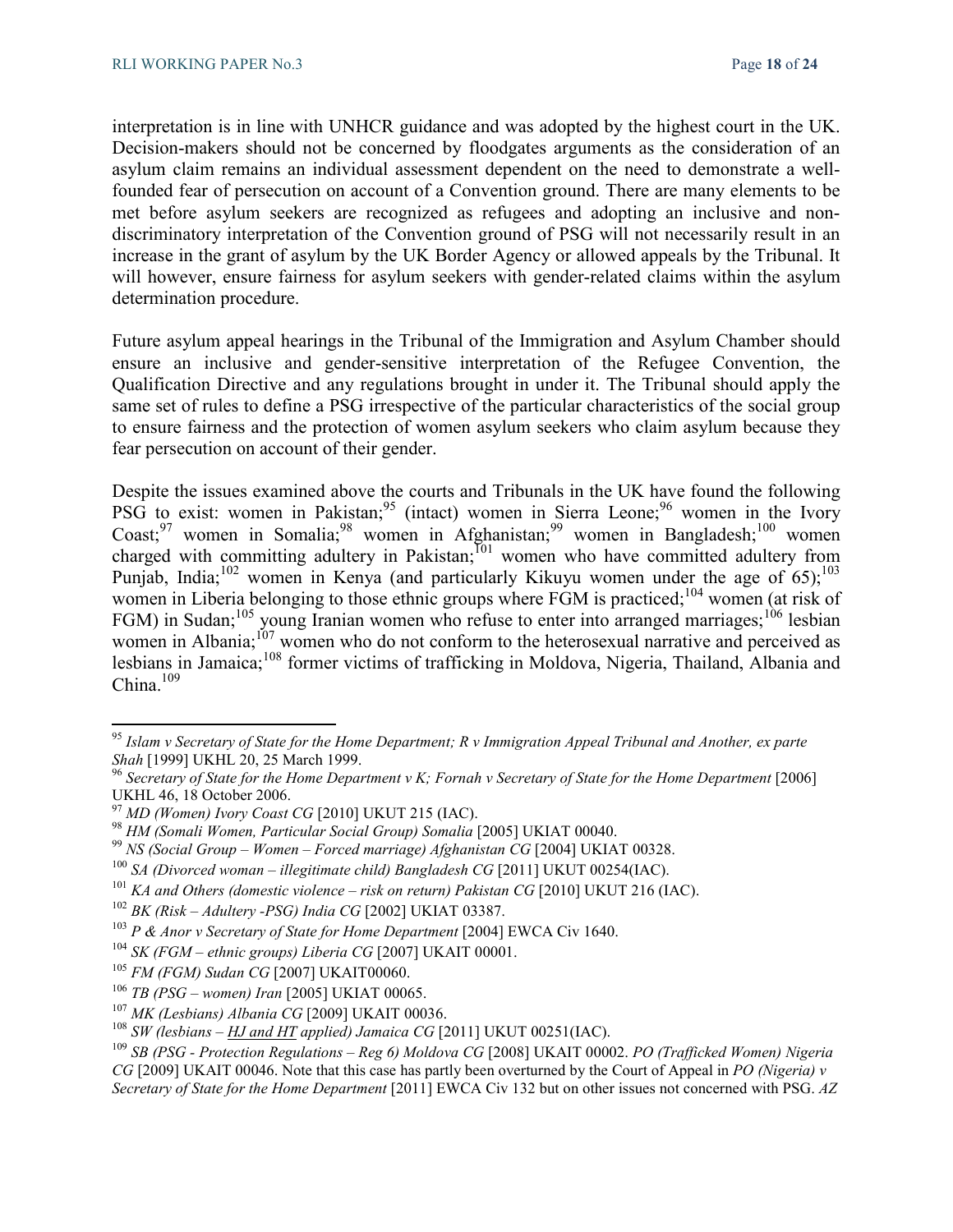These are welcome developments which may afford some level of protection for women who flee gender-related persecution in their countries of origin. However, the failure by the Tribunal to apply the findings by the Lords in *Fornah* and by the Court of Appeal in *Skenderaj* means that the definition of a PSG is an issue which is likely to continue to be highly litigated, to the detriment of women asylum seekers who seek international protection in the UK on the basis of their gender. Finally, it is important to remember that the Refugee Convention grounds of political opinion or religion may be relevant where women are persecuted because they refuse to comply with or are seen to transgress social mores<sup>110</sup> even though this was recommended as falling within the ground of PSG by the UNHCR Executive Committee in 1985.<sup>111</sup> More than twenty-five years later, women must be recognised as active agents where relevant and not necessarily as passive members of a social group.

*<sup>(</sup>Trafficked women) Thailand CG* [2010] UKUT 118 (IAC). *AM and BM (Trafficked women) Albania CG* [2010] UKUT 80 (IAC). *HC & RC (Trafficked women) China CG* [2009] UKAIT 00027.

<sup>110</sup> Crawley, *Refugees and Gender: Law and Process*, 2001, p. 73. Haines, QC, *Advancing a gendered interpretation of the Refugee Convention: Refugee Appeal No. 76044*, 2009. This is being done in New Zealand, see Yahyaoui Krivenko, `Muslim women's claims to refugee status within the context of child custody upon divorce under Islamic Law´, 2010, p. 63.

<sup>&</sup>lt;sup>111</sup> EXCOM Conclusion on Refugee Women and International Protection, No. 39 (XXXVI) – 1985, para. (k).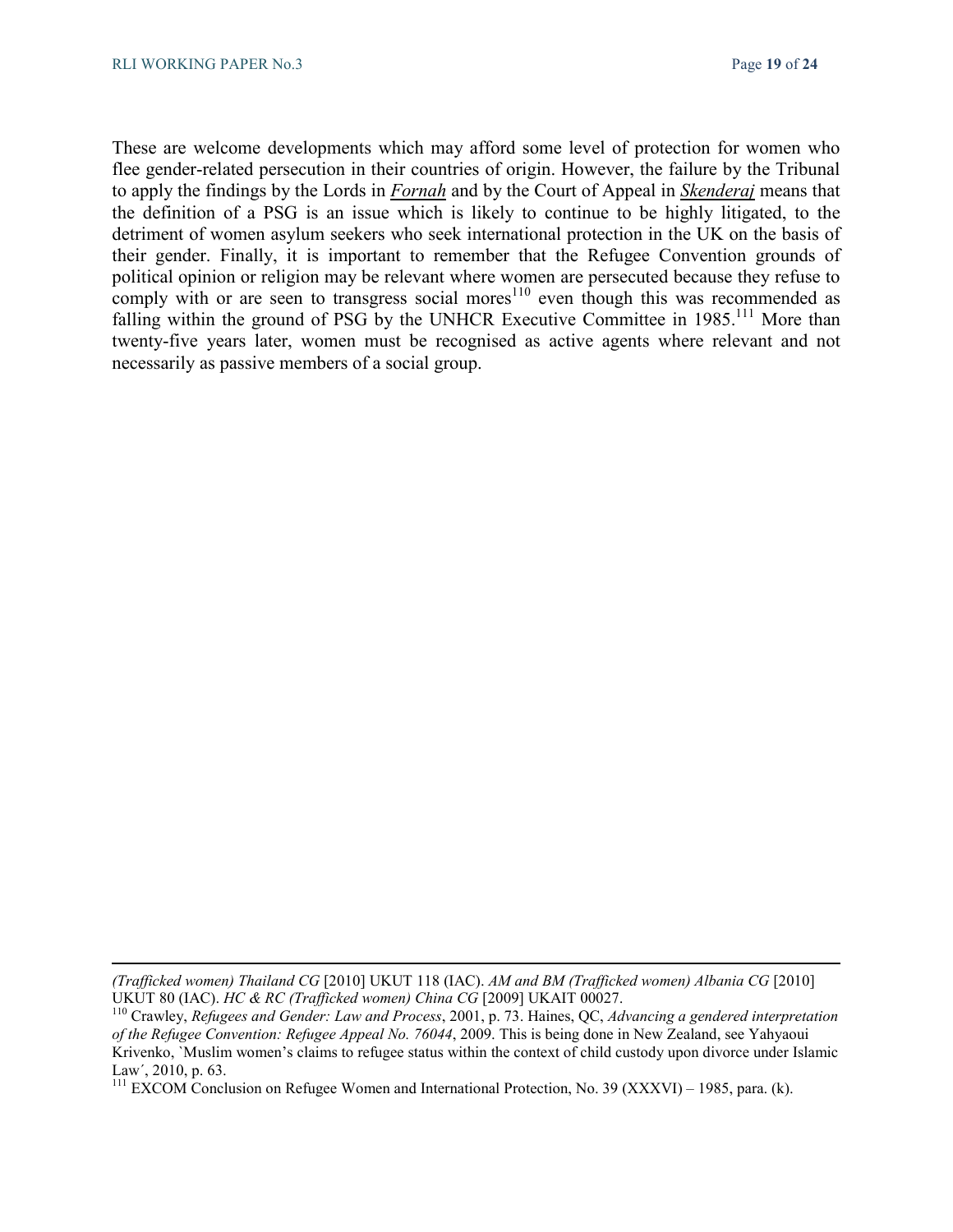#### **Bibliography**

#### *Books*

Aleinikoff A. `Protected characteristics and social perceptions: an analysis of the meaning of 'membership of a particular social group'´, in *Refugee Protection in International Law: UNHCR's Global Consultations on International Protection*, edited by E. Feller, V. Türk and F. Nicholson, (Cambridge: Cambridge University Press, 2003), pp. 263-311.

Crawley H. *Refugees and Gender: Law and Process*, (Bristol: Jordan Publishing Limited, 2001).

Edwards A. `Age and Gender dimensions in international refugee law´, in *Refugee Protection in International Law: UNHCR's Global Consultations on International Protection*, edited by E. Feller, V. Türk and F. Nicholson, (Cambridge: Cambridge University Press, 2003), pp. 46-80.

Expert Roundtable, `Summary Conclusions: membership of a particular social group, San Remo, September 2001´, in *Refugee Protection in International Law: UNHCR's Global Consultations on International protection*, edited by E. Feller, V. Türk and F. Nicholson, (Cambridge: Cambridge University Press, 2003), pp. 312-313.

Expert Roundtable, `Summary Conclusions: gender-related persecution, San Remo, September 2001´, in *Refugee Protection in International Law: UNHCR's Global Consultations on International Protection*, edited by E. Feller, V. Türk and F. Nicholson, (Cambridge: Cambridge University Press, 2003), pp. 351-352.

Goodwin-Gill, G. and McAdam, J. *The Refugee in International Law*, 3rd Edition, (Oxford: Oxford University Press, 2007).

Goodwin-Gill, G. *The Refugee in International Law*, 2nd Edition, (Oxford: Oxford University Press, 1998).

Haines R. QC, `Gender-related Persecution´, in *Refugee Protection in International Law: UNHCR's Global Consultations on International Protection*, edited by E. Feller, V. Türk and F. Nicholson, (Cambridge: Cambridge University Press, 2003), pp. 319-350.

Hathaway J. *Law of Refugee Status*, (Canada: Butterworths Law,1991),

Macdonald I. QC and Toal R. *Macdonalds's Immigration Law & Practice*, 7th Edition, (London: LexisNexis, 2008), pp. 847-857.

Symes M and Jorro P. *Asylum Law and Practice*, 2010, Second Edition.

Phelan M. and Gillespie J. *Immigration Law Handbook*, 6th Edition, (Oxford: Oxford University College, 2009).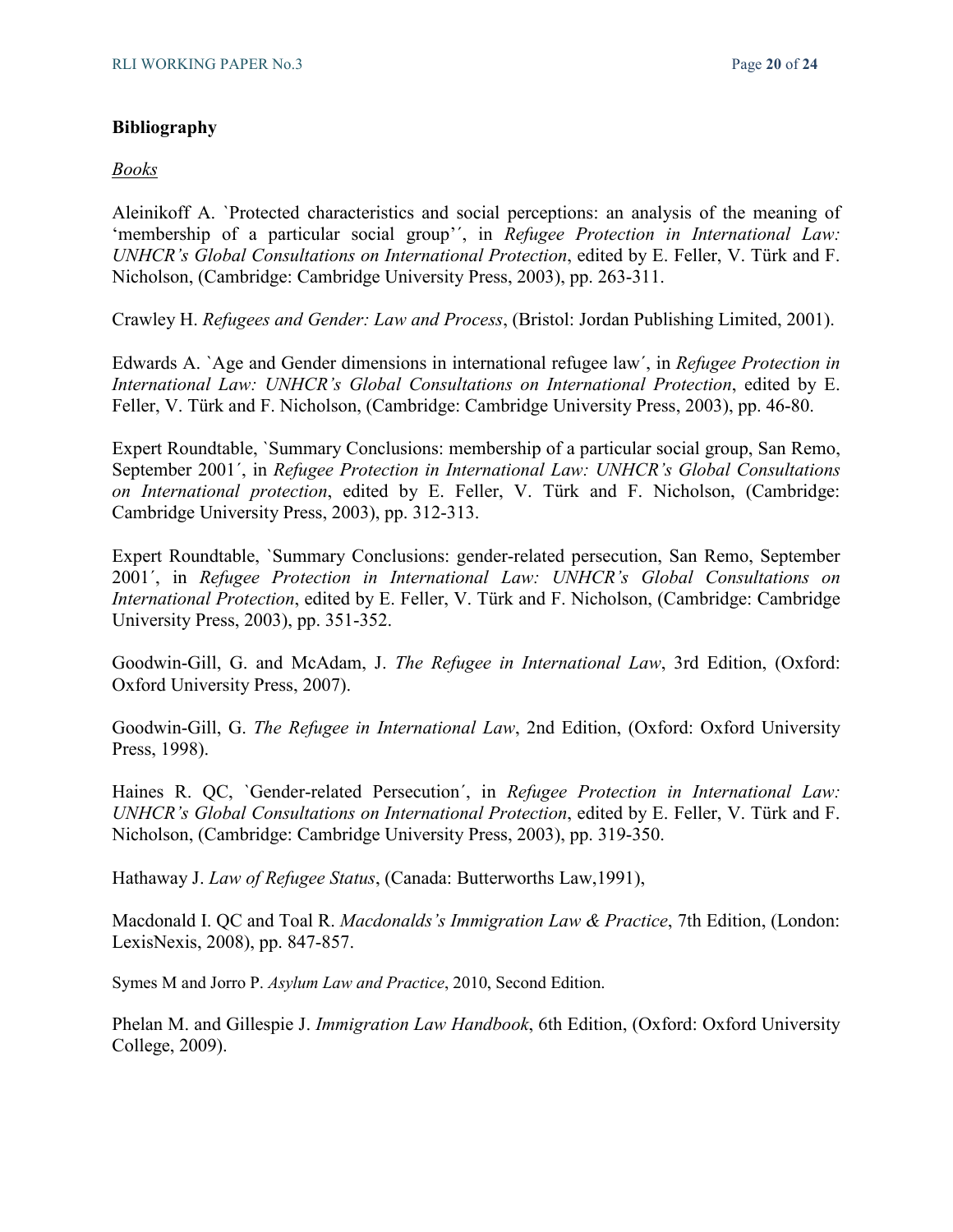#### *Journals/Articles*

Cotterill S. *A Study of the Protection Afforded to Persons at Risk of Trafficking by Article 1A(2) of the Geneva Convention regarding the Status of refugees (1951) as amended by the Protocol relating to the Status of Refugees (1967)*, (Gothenburg: Gothenburg University, 2009).

Fraser J. *Review Case Law on Particular Social Group: From 1999 to 2005*, Refugee legal Project, Legal Services Agency, Glasgow, November 2005.

Haines R. QC, *Advancing a gendered interpretation of the Refugee Convention: Refugee Appeal No. 76044*, Presentation for the 2009 National Members' Conference of the Migration Review Tribunal and Refugee Review Tribunal, 10 September 2009.

Hathaway J. and Foster M. `Membership of a particular group: Discussion paper No.4: Advance Refugee Law Workshop, International Association of Refugee Law Judges, Auckland, New Zealand, October 2002´, in *International Journal of Refugee Law*, 2003, 15(3), p. 477-491.

Yahyaoui Krivenko E. `Muslim women's claims to refugee status within the context of child custody upon divorce under Islamic Law´, in *International Journal of Refugee Law*, 2010, 22(1), pp. 48-71.

#### *UK Statutes and Policies*

European Communities Act 1972.

Home Office, Control of Immigration: Statistics United Kingdom 2009, Home Office Statistical Bulletin 15/10, Table 2c Applications received for asylum in the United Kingdom, excluding dependants, by country of nationality, age and sex, 2009.

Immigration Rules (HC 395).

Immigration Appellate Authority, *Asylum Gender Guidelines*, November 2000.

The Refugee or Person in Need of International Protection (Qualification) Regulations 2006 (SI No 2525).

UK Border Agency, Asylum Instruction on *Gender Issues in the Asylum Claim*, September 2010.

#### *EU Statutes*

Council Directive 2004/83/EC of 29 April 2004 on minimum standards for the qualification and status of third country nationals or stateless persons as refugees or as persons who otherwise need international protection and the content of the protection granted.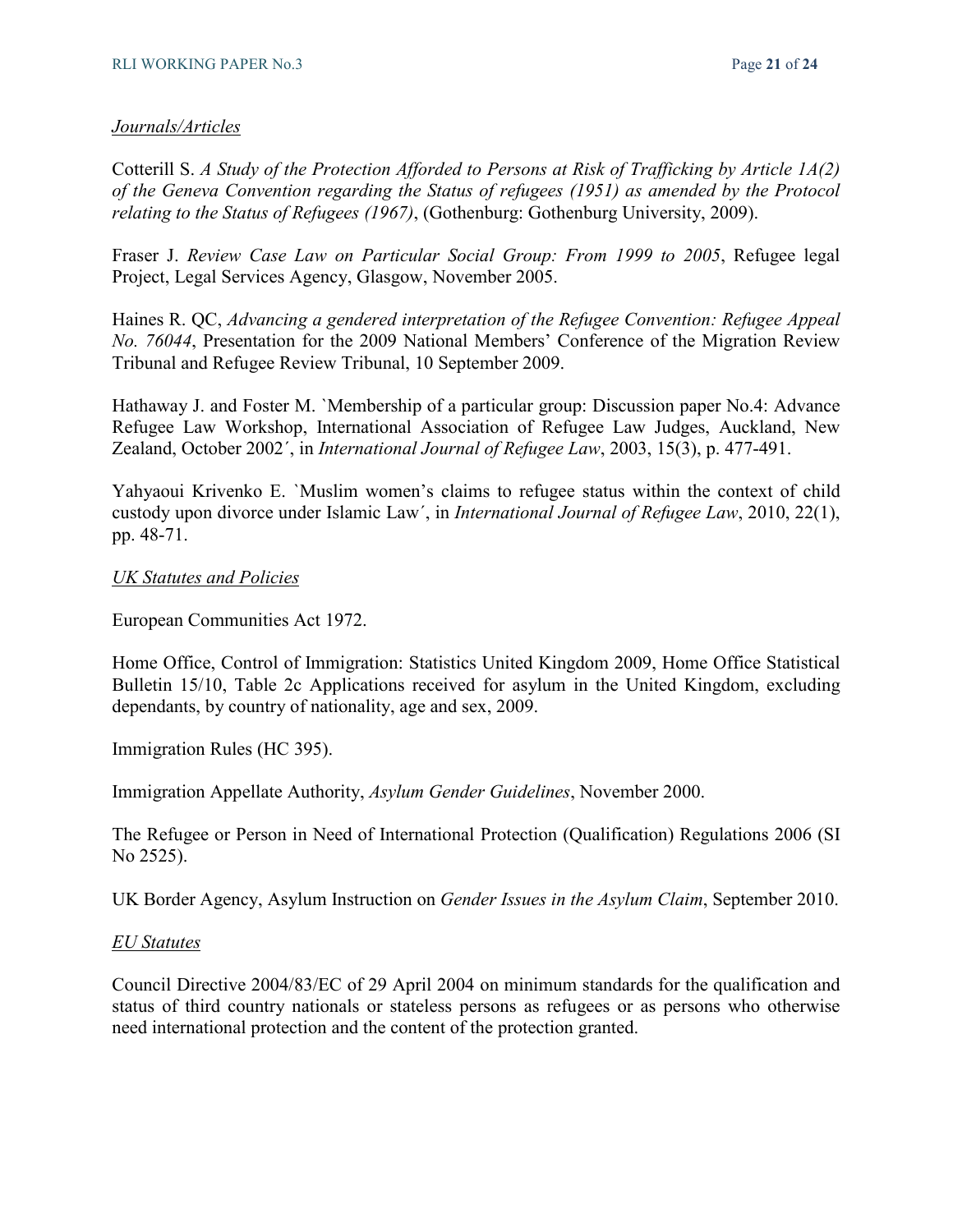Directive of the European Parliament and of the Council on standards for the qualification of third-country nationals or stateless persons as beneficiaries of international protection, for a uniform status for refugees or for persons eligible for subsidiary protection, and for the content of the protection granted (recast), 2009/0164 (COD).

Treaty on the Functioning of the European Union 2008.

*International Conventions and Instruments*

1951 Convention Relating to the Status of Refugees.

1967 Protocol Relating to the Status of Refugees.

EXCOM Conclusion on Refugee Women and International Protection, No. 39 (XXXVI) – 1985.

UNHCR Guidelines on International Protection: *Gender-Related Persecution within the context of Article 1A(2) of the 1951 Convention and/or its 1967 Protocol relating to the Status of Refugees*, 2002.

UNHCR Guidelines on International Protection: *"Membership of a particular social group" within the context of Article 1A(2) of the 1951 Convention and/or its 1967 Protocol relating to the Status of Refugees*, 2002.

United Nations Vienna Convention on the Law of Treaties 1969.

*Table of Cases*

United Kingdom

*House of Lords/Supreme Court HJ (Iran) v Secretary of State for the Home Department* (Rev 1) [2010] UKSC 31 (07 July 2010).

*Horvath v. Secretary of State for The Home Department* [2000] UKHL 37 (6 July 2000).

*Hoxha & Anor v Secretary of State for the Home Department* [2005] UKHL 19 (10 March 2005).

*Islam v Secretary of State for the Home Department; R v Immigration Appeal Tribunal and Another, ex parte Shah* [1999] UKHL 20, 25 March 1999.

*Secretary of State for the Home Department v K; Fornah v Secretary of State for the Home Department* [2006] UKHL 46, 18 October 2006.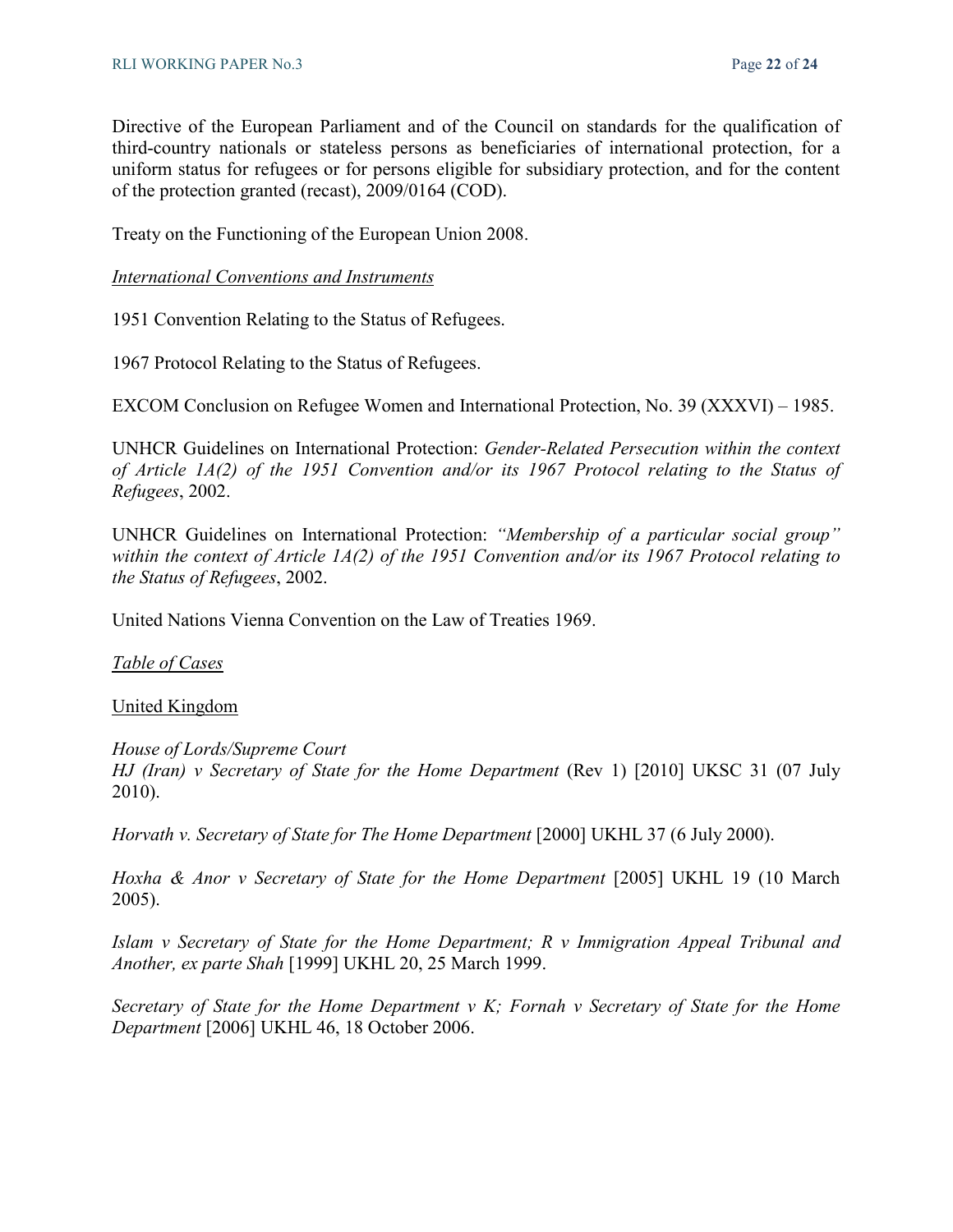UNHCR's Intervention: *Islam (A.P.) v Secretary of State for the Home Department Regina v Immigration Appeal Tribunal and Another, Ex Parte Shah (A.P.) (Conjoined Appeals)*, Case for the Intervener, 25 March 1999.

UNHCR's Intervention: *Zainab Esther Fornah (Appellant) v Secretary of State for the Home Department (Respondent) and the United Nations High Commissioner for Refugees (Intervener)*, Case for the Intervener, 14 June 2006.

*Court of Appeal* 

*FK (Kenya) v Secretary of State for the Home Department* [2008] EWCA Civ 119.

*Liu v Secretary of State for the Home Department* [2005] EWCA Civ 249.

*Montoya v Secretary of State for the Home Department* [2002] EWCA Civ 620.

*P & Anor v Secretary of State for Home Department [2004] EWCA Civ 1640.* 

*PO (Nigeria) v Secretary of State for the Home Department* [2011] EWCA Civ 132.

*RG (Ethiopia) v Secretary of State for the Home Department* [2006] EWCA Civ 339.

*Secretary of State for the Home Department v Skenderaj* [2002] EWCA Civ 567.

*Asylum and Immigration Tribunal/First Tier and Upper Tier Tribunals of the Immigration and Asylum Chamber* 

*AM and BM (Trafficked women) Albania CG* [2010] UKUT 80 (IAC).

*AZ (Trafficked women) Thailand CG* [2010] UKUT 118 (IAC).

*BK (Risk – Adultery -PSG) India CG* [2002] UKIAT 03387.

*DM (Sufficiency of Protection \_ PSG \_ Women \_Domestic Violence) Albania CG* [2004] UKIAT 00059.

*FM (FGM) Sudan CG* [2007] UKAIT00060.

*HC & RC (Trafficked women) China CG* [2009] UKAIT 00027.

*HM (Somali Women, Particular Social Group) Somalia* [2005] UKIAT 00040.

*KA and Others (domestic violence – risk on return) Pakistan CG* [2010] UKUT 216 (IAC).